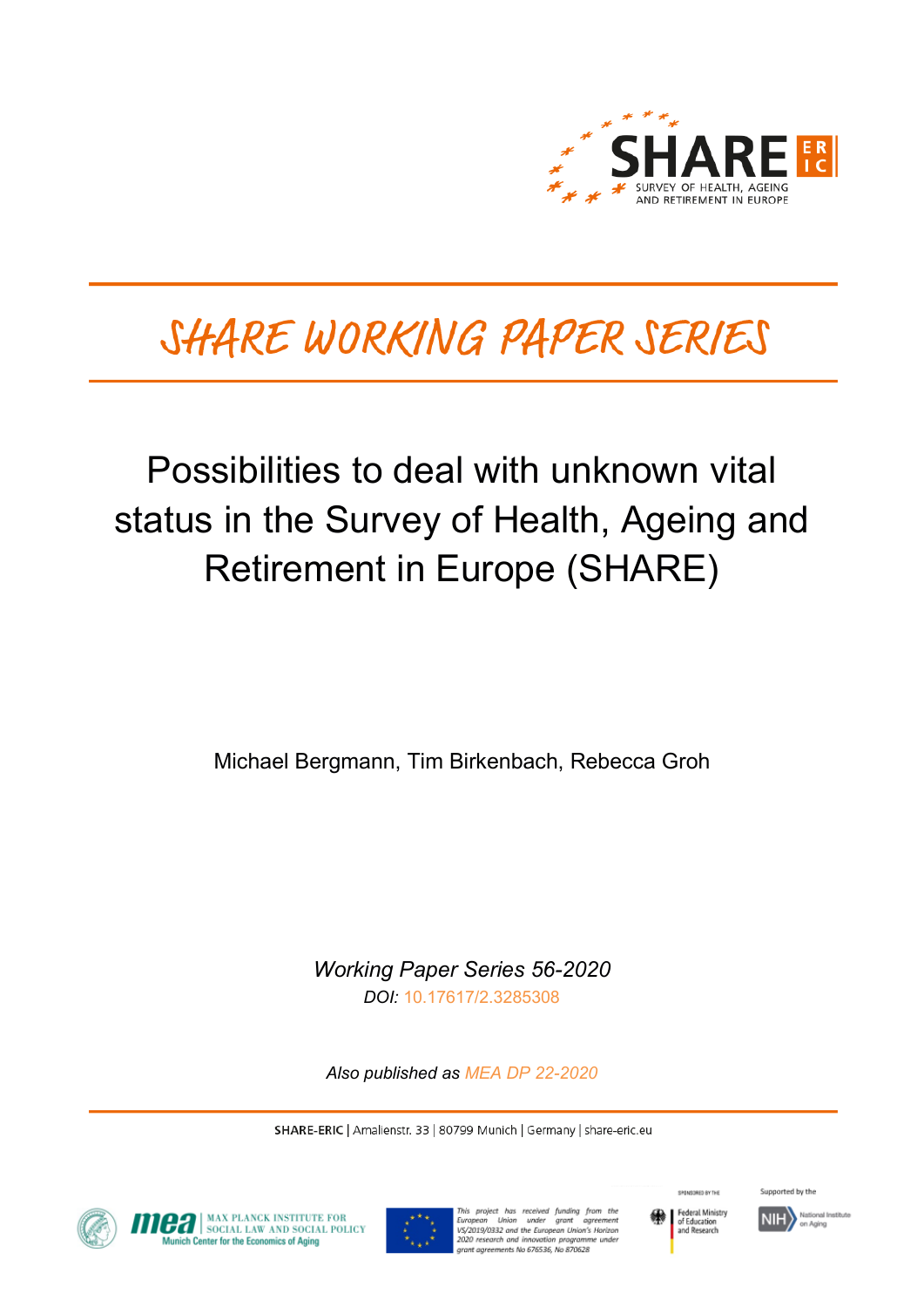## **Possibilities to deal with unknown vital status in the Survey of Health, Ageing and Retirement in Europe (SHARE)**

Michael Bergmann<sup>a,b</sup>, Tim Birkenbach<sup>a</sup>, Rebecca Groh<sup>a</sup>

<sup>a</sup> Munich Center for the Economics of Aging (MEA), Max Planck Institute for Social Law and Social Policy  $b$  Technical University of Munich (Chair for the Economics of Aging)

*Abstract:* Longitudinal surveys aim to correctly represent the population of interest over time. In this respect, panel attrition, i.e. the systematic drop-out of sample members, is a major challenge for maintaining long-running panel surveys. A second problem might arise when some sample members die during the life of the panel. This holds in particular for panel surveys that consider (mainly) older people, because here the overall mortality rate is higher than in studies including all age groups. Distinguishing between mortality and other forms of attrition hence is crucial as the death of respondents in a longitudinal survey is a natural process that needs to be considered in order to maintain representativeness of the panel sample. If mortality is not taken into account properly, attrition analyses might overestimate the effect of systematic drop-outs for variables that are highly correlated with mortality, such as age or health of the respondents. Therefore, lacking information on the reason why a former respondent cannot be contacted anymore is a huge problem in many longitudinal studies that further increases from wave to wave. Using the Survey of Health, Ageing and Retirement in Europe (SHARE), three methods are implemented in this paper to examine the extent of missing death reports. The first method randomly assigns people with unknown vital status to death. The second method uses mortality rates from life-expectancy tables to extrapolate the expected number of deaths among the panel members with unknown vital status. The third method models deaths from data internal to the survey. The correction methods are compared to the original, uncorrected sample as well as to a high-quality death register that can serve as a validation benchmark. Finally, implications for analyses of deceased sample members and attrition analyses are explored.

*Abstract:* Ein zentrales Ziel von längsschnittlichen Umfragen ist die repräsentative Abbildung der Zielpopulation über die gesamte Untersuchungsperiode. In dieser Hinsicht ist Panel Attrition, also der systematische Ausfall von Befragten, ein Kernproblem für jede Panelstudie, da hierdurch nicht nur die zu analysierende Fallzahl abnimmt, sondern es auch zu substanziellen Verzerrungen kommen kann. Hiermit eng verbunden ist eine weitere Schwierigkeit bei Panelstudien, nämlich das natürliche Ausscheiden von Befragten durch Mortalität. Dies gilt in besonderer Weise für Panelstudien, die (mehrheitlich) ältere Menschen befragen, da hier die natürliche Mortalität höher ist als in Umfragen, die alle Altersgruppen umfassen. Die präzise Unterscheidung zwischen unterschiedlichen Arten eines systematischen Ausscheidens aus dem Panel auf der einen und natürlicher Mortalität bzw. deren Berücksichtigung auf der auf der anderen Seite ist demnach zentral für eine Aufrechterhaltung der Repräsentativität des Panelsamples. Sofern Mortalität nicht angemessen berücksichtigt wird, besteht die Gefahr einer Unterschätzung ihrer Konsequenzen sowie gleichzeitig einer Überschätzung des Ausmaßes systematischer Ausfälle – insbesondere für Variablen wie etwa Alter und Gesundheit der Befragten, die eine hohe Korrelation mit Mortalität aufweisen. Fehlende Informationen über die konkrete Ursache, weshalb ehemalige Befragte nicht mehr kontaktiert und interviewt werden konnten, ist daher ein großes und sich über die Zeit verschärfendes Problem zahlreicher Panelstudien. Auf der Grundlage des Survey of Health, Ageing and Retirement in Europe (SHARE) werden in diesem Papier drei Korrekturmethoden vorgestellt, die das Ausmaß und die Folgen einer Unterschätzung des Ausmaßes natürlicher Mortalität der Befragten untersuchen. Die erste Methode erhöht dabei die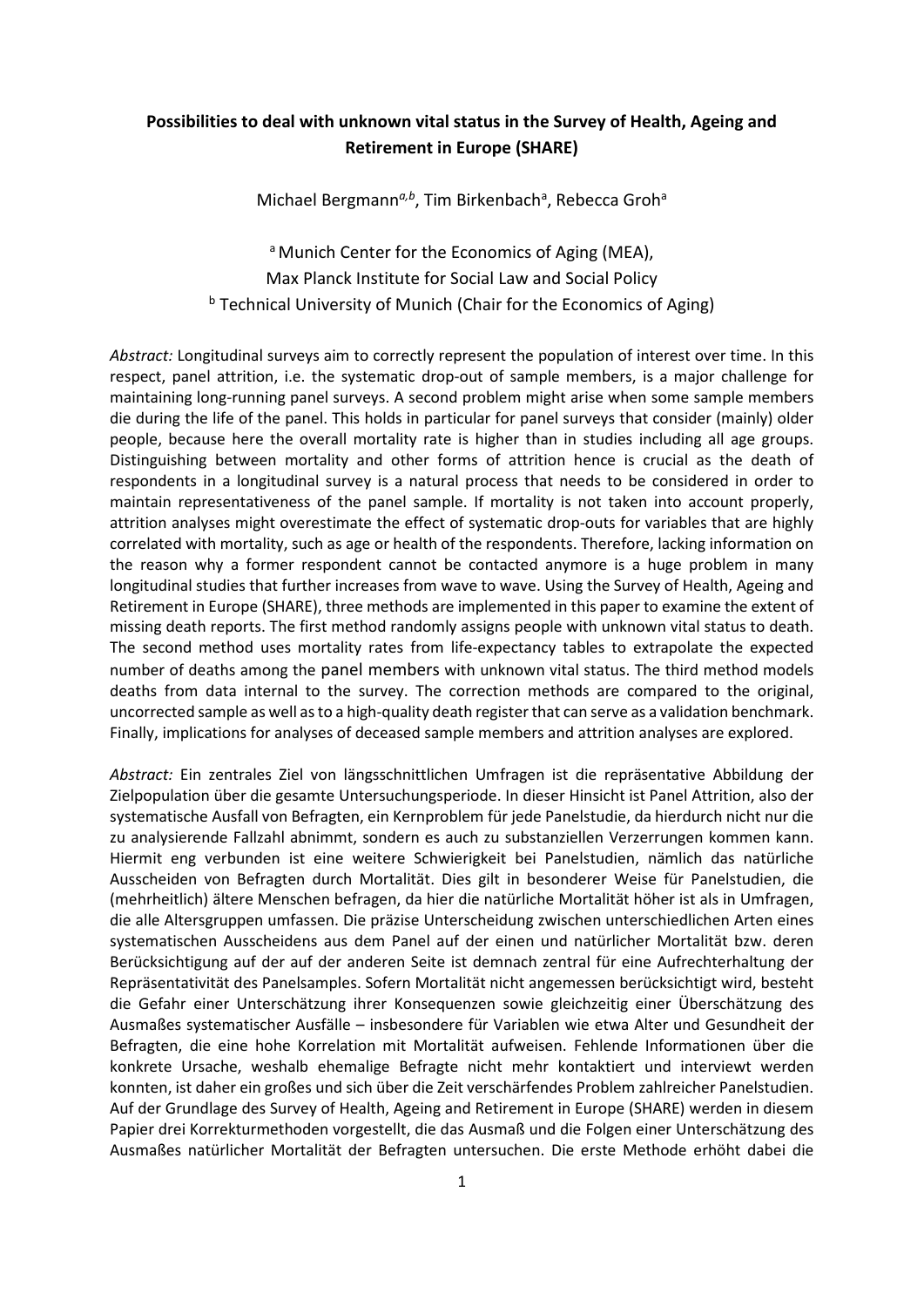absolute Zahl tatsächlich Verstorbener, indem zufällig bestimmte Panelbefragte als verstorben markiert werden, die nicht mehr kontaktiert werden konnten und deren vitaler Status demnach unbekannt ist. Die zweite Methode verwendet Mortalitätsraten auf der Basis von offiziellen Sterbetafeln, um die zu erwartende Anzahl an Toten unter den Panelbefragten mit unbekanntem Status zu extrapolieren. Die dritte Methode modelliert schließlich den vitalen Status der Befragten anhand verfügbarer Informationen direkt aus den Paneldaten. Die Korrekturmethoden werden mit dem ursprünglichen, nicht korrigierten Panelsample sowie einem qualitativ hochwertigen Sterberegister verglichen, das als Benchmark zur Überprüfung der Validität dient. Abschließend werden die Implikationen für Mortalitäts- und Attrition-Analysen untersucht.

*Key words:* SHARE; mortality; attrition; unknown vital status; life tables; death register

*Acknowledgement:* This paper uses data from SHARE Waves 1, 2, 3, 4, 5, 6 and 7 (DOIs: [10.6103/SHARE.w1.700,](http://dx.doi.org/10.6103/SHARE.w1.700) [10.6103/SHARE.w2.700,](http://dx.doi.org/10.6103/SHARE.w2.700) [10.6103/SHARE.w3.700,](http://dx.doi.org/10.6103/SHARE.w3.700) [10.6103/SHARE.w4.700,](http://dx.doi.org/10.6103/SHARE.w4.700) [10.6103/SHARE.w5.700,](http://dx.doi.org/10.6103/SHARE.w5.700) [10.6103/SHARE.w6.700,](http://dx.doi.org/10.6103/SHARE.w6.700) [10.6103/SHARE.w7.700,](http://dx.doi.org/10.6103/SHARE.w7.700)  [10.6103/SHARE.wXcvr.700\)](http://dx.doi.org/10.6103/SHARE.w7.700), see [Börsch-Supan et](#page-24-0) al. (2013) for methodological details. Further, internal data regarding register (w7 mortality register rel7-0-0) and gross sample information is used. The SHARE data collection has been funded by the European Commission through FP5 (QLK6-CT-2001-00360), FP6 (SHARE-I3: RII-CT-2006-062193, COMPARE: CIT5-CT-2005-028857, SHARELIFE: CIT4- CT-2006-028812), FP7 (SHARE-PREP: GA N°211909, SHARE-LEAP: GA N°227822, SHARE M4: GA N°261982) and [Horizon 2020](https://cordis.europa.eu/guidance/archive_en.html) (SHARE-DEV3: GA N°676536, SERISS: GA N°654221) and by DG Employment, Social Affairs & Inclusion. Additional funding from the German Ministry of Education and Research, the Max Planck Society for the Advancement of Science, the U.S. National Institute on Aging (U01\_AG09740-13S2, P01\_AG005842, P01\_AG08291, P30\_AG12815, R21\_AG025169, Y1-AG-4553-01, IAG\_BSR06-11, OGHA\_04-064, HHSN271201300071C) and from various national funding sources is gratefully acknowledged *(se[e www.share-project.org\)](http://www.share-project.org/).*

Please cite as: Bergmann, Michael; Birkenbach, Tim; Groh, Rebecca (2020). Possibilities to deal with unknown vital status in the Survey of Health, Ageing and Retirement in Europe (SHARE). SHARE Working Paper Series 56-2020. Munich: Munich Center for the Economics of Aging (MEA).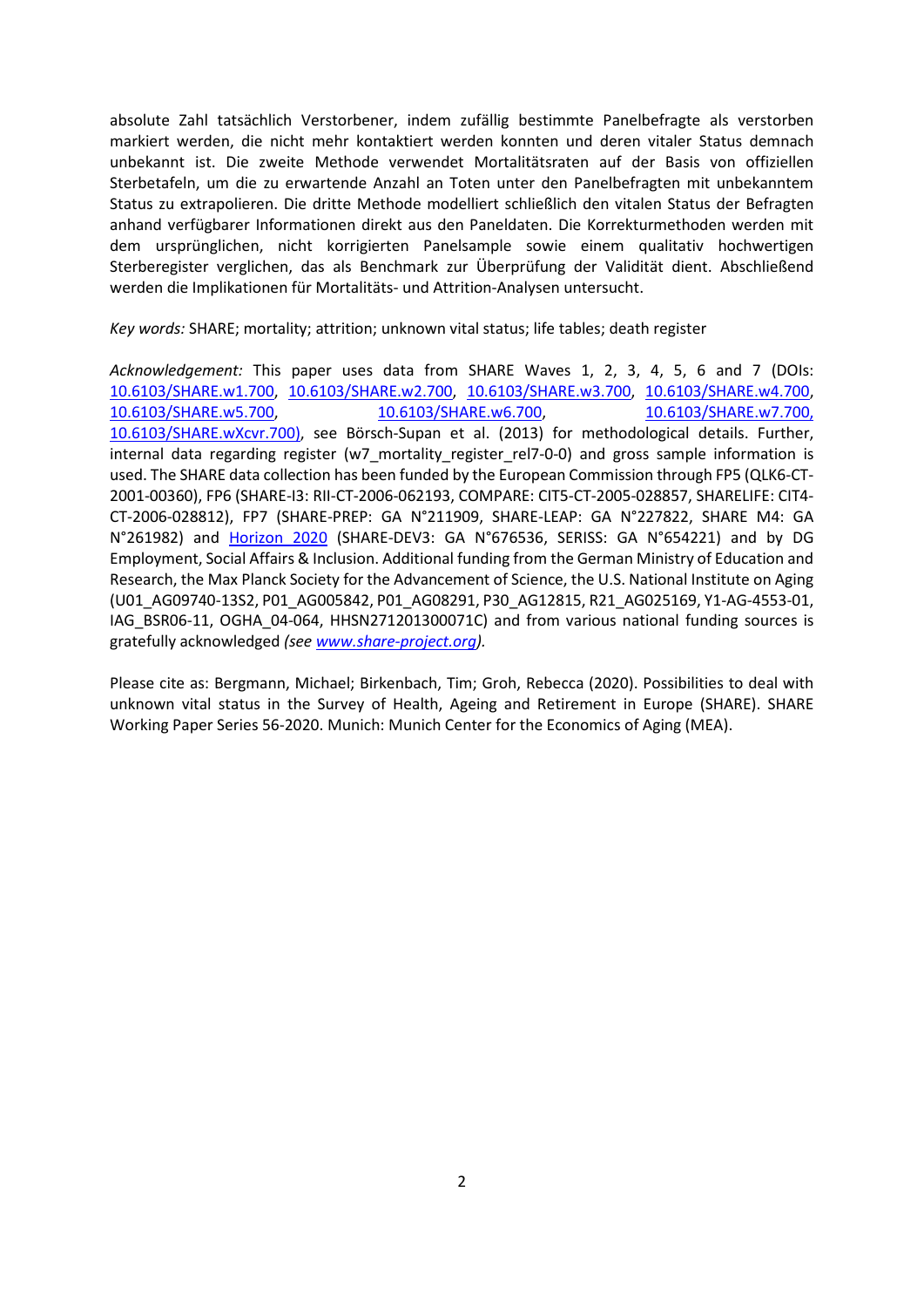# Content

| 4. Comparison of methods regarding sociodemographic characteristics and health conditions 16 |  |
|----------------------------------------------------------------------------------------------|--|
|                                                                                              |  |
|                                                                                              |  |
|                                                                                              |  |
|                                                                                              |  |
|                                                                                              |  |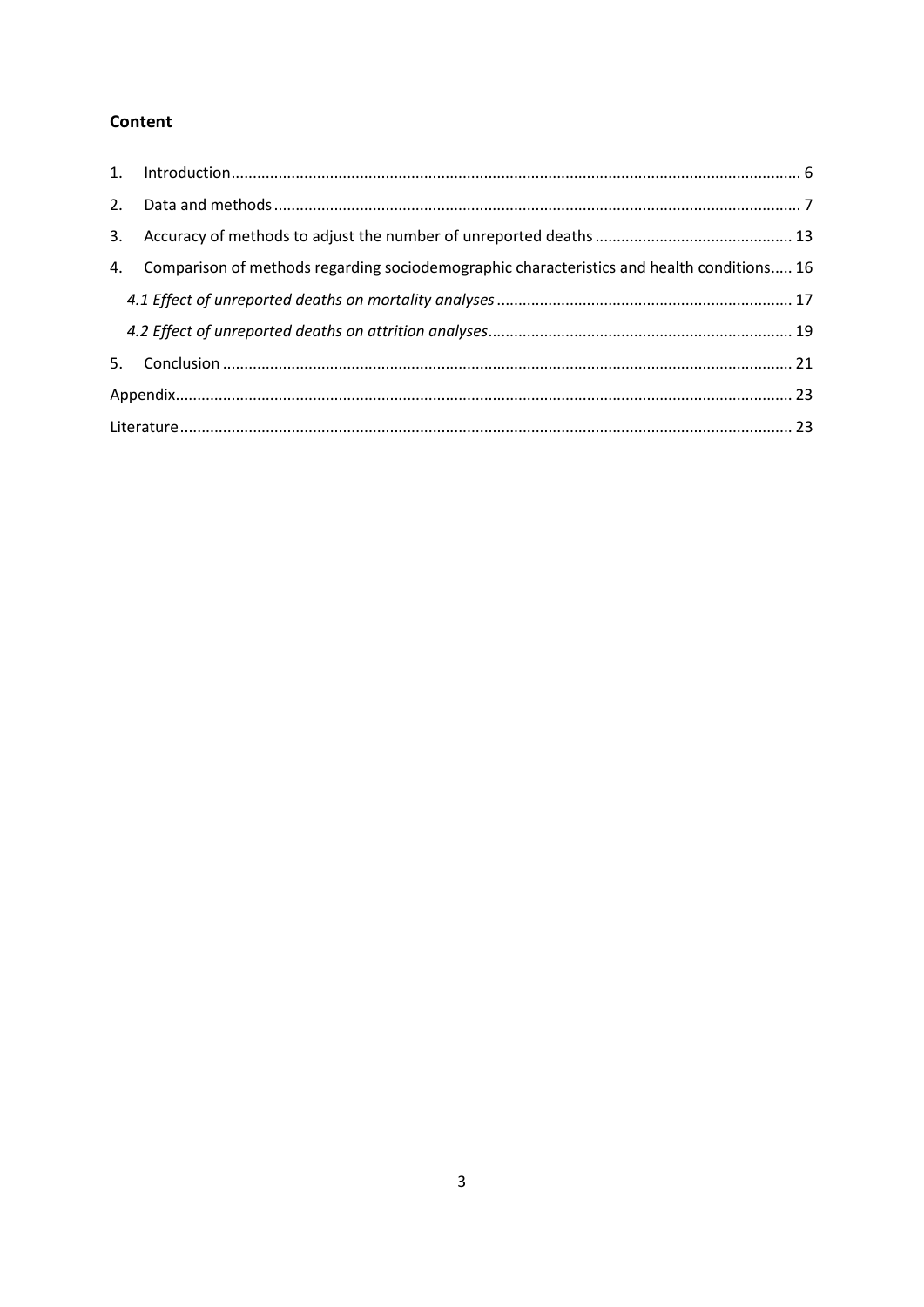# **List of Figures**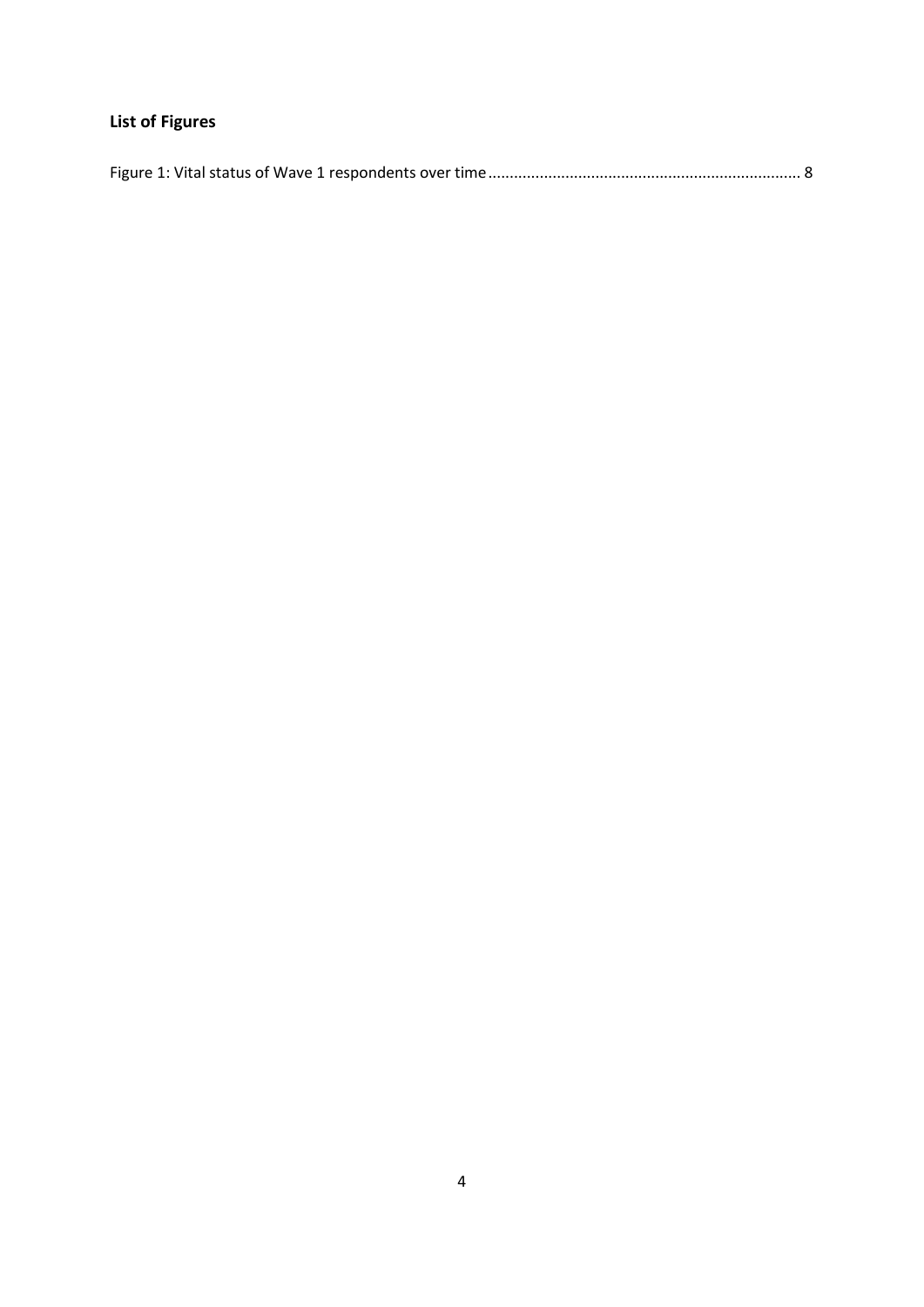# **List of Tables**

| Table 5: Mean characteristics of death-register matching compared to uncorrected and corrected   |  |
|--------------------------------------------------------------------------------------------------|--|
|                                                                                                  |  |
| Table 6: Mean characteristics of reported deaths compared to corrected samples of reported and   |  |
|                                                                                                  |  |
| Table 7: Comparison between (alive) respondents and non-respondents with unknown vital status in |  |
|                                                                                                  |  |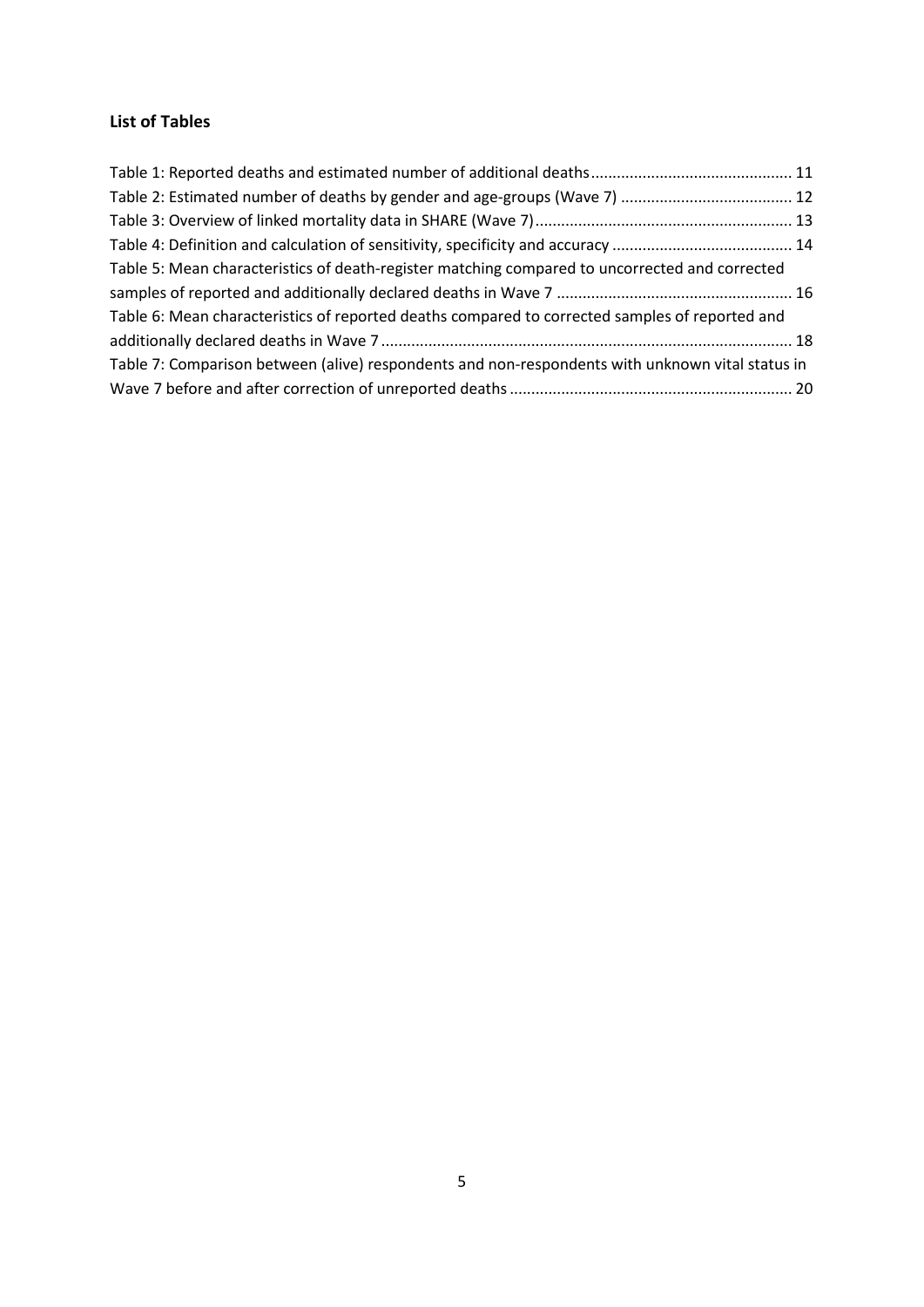## <span id="page-6-0"></span>**1. Introduction**

In longitudinal surveys there is a recurring problem of people leaving the sample, either on purpose or because they could not be contacted any more. This unit non-response of people who formerly participated in a survey is referred to as attrition [\(e.g. Binder, 1998\)](#page-23-2). There are different reasons for the phenomenon of attrition. It occurs when respondents cannot be located anymore after an initial interview (1), when they cannot be contacted (2), or when they refuse to participate (3). This can affect surveys in different ways. First, depending on the amount of attrition, the initial sample can be greatly reduced, which is accompanied by a loss in statistical power. Second, no matter of its size, if attrition does not occur by chance, i.e. if some people are more likely to leave the sample than others, attrition can induce bias to estimates based on the survey [\(e.g. Lynn, 2018, pp. 144-145\)](#page-24-1). And finally, if the underlying reasons for attrition are not known, calculating reasonable response or cooperation rates becomes more problematic [\(Sadig, 2014, p. 2\)](#page-24-2).

Longitudinal surveys aim to correctly represent the population of interest not only at the start of the survey, but also during the course of the study. To draw reliable conclusions when working with panel data it is therefore important to carefully address systematic attrition that can lead to biased estimates. While high attrition rates are often seen as a problem for panel studies, it is important to understand how attrition is composed and what causes it. This holds in particular for surveys that consider (mainly) older people, because here the overall mortality rate is higher than in datasets including all age groups. Distinguishing between mortality and other forms of attrition hence is crucial as the death of respondents in a longitudinal survey is a natural process that needs to be considered in order to maintain representativeness of the panel sample. If mortality is not taken into account properly, attrition analyses might overestimate the effect of a systematic drop-out for certain variables that are highly correlated with mortality, such as age or health of the respondents. Therefore, lacking information on the reason why a former respondent cannot be contacted anymore is a huge problem in many longitudinal studies. Unfortunately, the share of respondents who for some reason dropped out of the study and for whom no information concerning their vital status is available increases from wave to wave.

Concerning this issue, Watson [\(2016\)](#page-25-0) introduced different approaches to adjust the number of unreported deaths among respondents with unknown vital status for the survey on Household, Income and Labour Dynamics in Australia (HILDA). The "gold standard" in this respect is to match the sample with data from national death or mortality registers. By this, unreported deaths can be accurately determined. However, such external sources have to be available – a condition that in many European countries is not fulfilled and/or places considerable high demands in terms of complying to national data protection regulations. As another way to account for unreported deaths, [Watson \(2016, pp. 992-993\)](#page-25-0) used age- and sex-specific mortality rates from life tables. Although not as exact as linking the sample to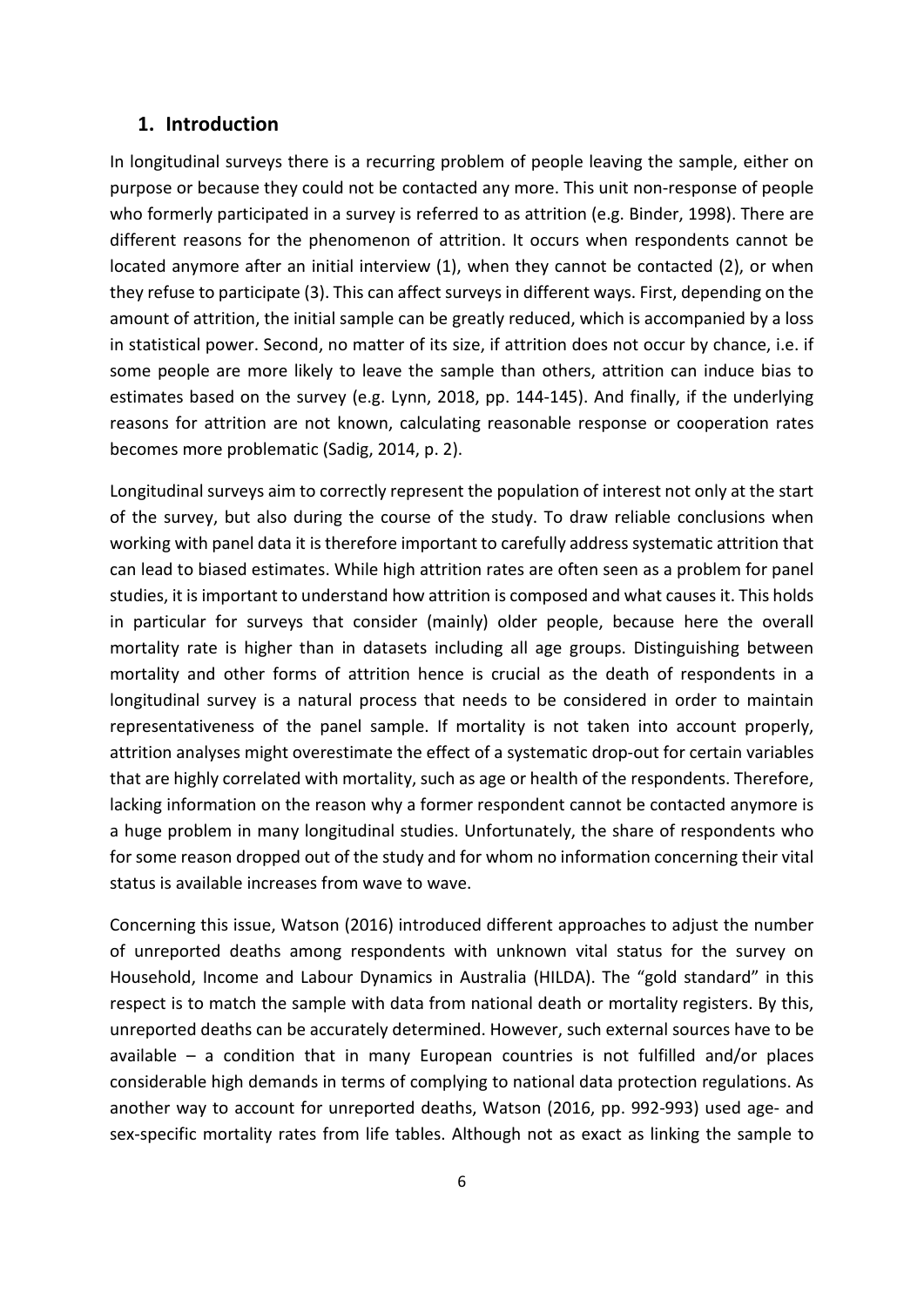death registers, using mortality rates is a quite common approach in today's extrapolation of the expected number of deaths among cases with unknown vital status. Lynn and Borkowska [\(2018\)](#page-24-3), for instance, used cumulative annual mortality rates in each age group to correct the number of non-respondents in the British Household Panel Survey (BHPS) and the Understanding Society General Population Sample (GPS). In a similar way, Sadig [\(2014\)](#page-24-2) used age- and sex-specific mortality rates from the Office of National Statistics to estimate the likelihood of survival for sample members of the BHPS. In this respect, he was able to calculate an adjustment factor to correct for unreported deaths. In the present work we follow this second approach and match individuals with age-, sex- and region-specific mortality rates to examine the extent of missing death reports among respondents whose vital status is unknown and further to decide which people are more likely to actually have died. In addition, the corrected data then can be used to better explore the implications of unreported deaths for both mortality and attrition analyses.

The remainder of this article is organized as follows: Section [2](#page-7-0) describes the data used for the following analysis and introduces three different correction methods to account for unreported deaths. Afterwards, we compare the results of these alternative strategies regarding their sensitivity, specificity and accuracy based on internal and external data (sectio[n 3\)](#page-13-0). In sectio[n 4,](#page-16-0) we take a further look at the sample and examine how the additionally declared dead sample members differ from those that actually have been reported dead and to what degree such corrections might change the interpretation of mortality analyses as well as systematic attrition. Section [5](#page-21-0) discusses and summarizes our results.

# <span id="page-7-0"></span>**2. Data and methods**

In this paper, we use data from the Survey of Health, Ageing and Retirement in Europe [\(SHARE;](#page-24-0)  [Börsch-Supan et al., 2013\)](#page-24-0). SHARE is a multidisciplinary and cross-national panel study, which is conducted biannually since 2004 and by now includes all continental EU member states plus Switzerland and Israel. By collecting data on health, socioeconomic status, and social and family networks from individuals aged 50 and older and their partners, it strongly contributes to the understanding of the ageing process in Europe. Like other panel surveys focusing on the elderly population, such as HRS or ELSA, SHARE suffers from the problem of increasing attrition rates [\(see Bergmann, Kneip, De Luca, & Scherpenzeel, 2019\)](#page-23-3) in connection with missing information on respondents' vital status, i.e. whether they refuse to participate or whether they actually have died.

For the following analyses, we use data based on public release 7-0-0 [\(Börsch-Supan, 2019a,](#page-23-4) [2019b,](#page-23-5) [2019c,](#page-24-4) [2019d,](#page-24-5) [2019e,](#page-24-6) [2019f,](#page-24-7) [2019g,](#page-24-8) [2019h\)](#page-24-9) as well as internal data regarding register and gross sample information and consider all individuals that were interviewed for their first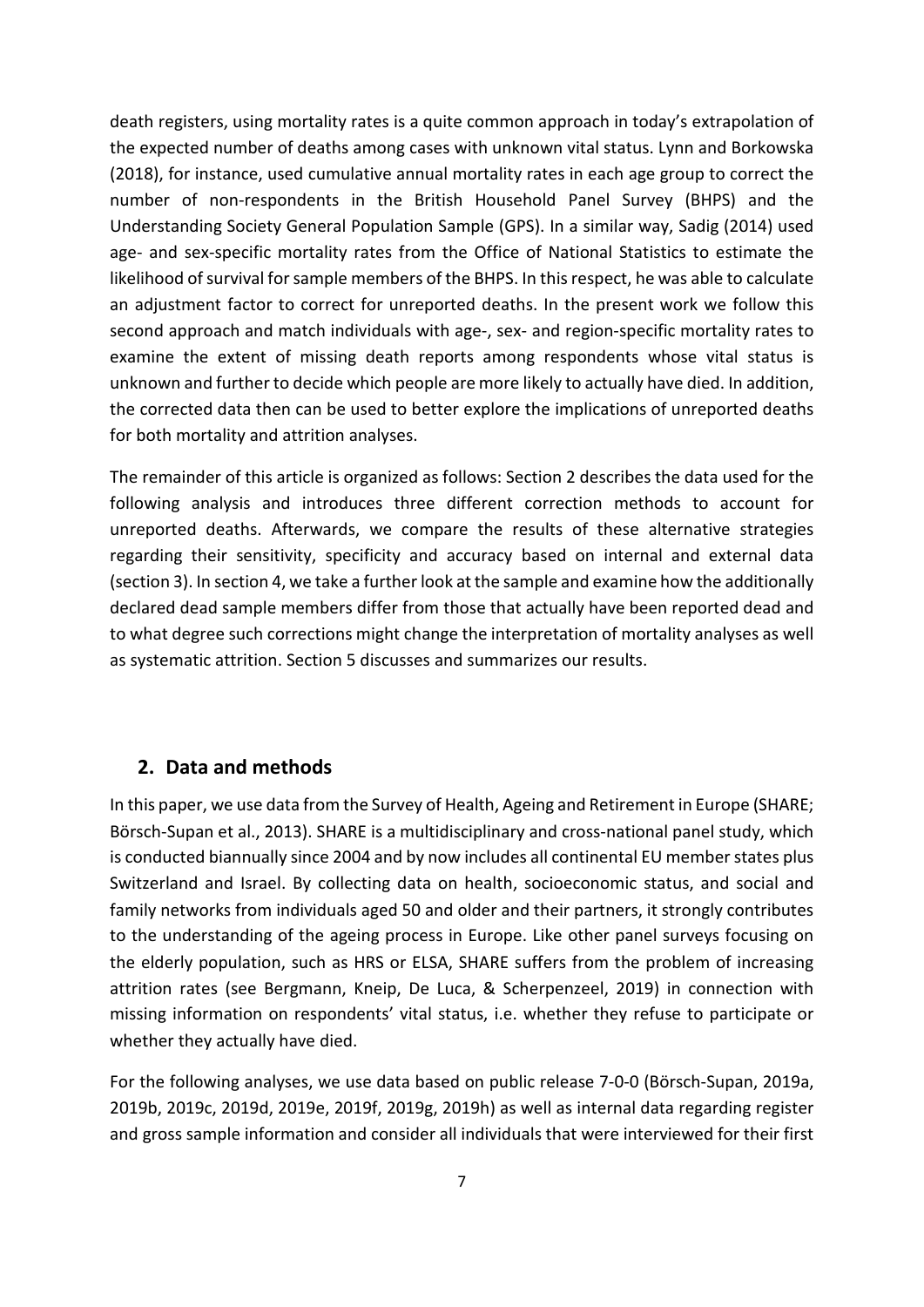time in Wave 1, making them the first sample of SHARE. Based on this, 27,976 people from eleven countries<sup>[1](#page-8-1)</sup> are eligible in the first wave of our analysis sample. Figure 1 shows the development of vital status over the respective waves. While in Wave 1 all respondents per definition had been alive, this fraction decreases from wave to wave. In Wave 7, conducted in 2017, only 44.8 percent of the Wave 1 respondents were still alive and part of the panel sample, while 20.3 percent have died up to this time. The remaining 34.8 percent could not be contacted anymore and thus are of unknown vital status.



<span id="page-8-0"></span>

Data: SHARE Release 7.0.0; unweighted.

In light of these numbers, we will focus in the following on the increasing share of panel members whose vital status is unknown. To account for the expected number of unreported deaths among individuals with unknown vital status, age-, sex- and region-specific mortality rates are used. The mortality rates are calculated from data published by Eurostat for each of the relevant years until 2017. Eurostat releases the numbers of population and deaths according to sex and age in every region corresponding to the Nomenclature of Territorial

<span id="page-8-1"></span> $1$  Not including Israel, since comparable data on age-, sex- and region-specific mortality rates were not available for Israel up to 2017.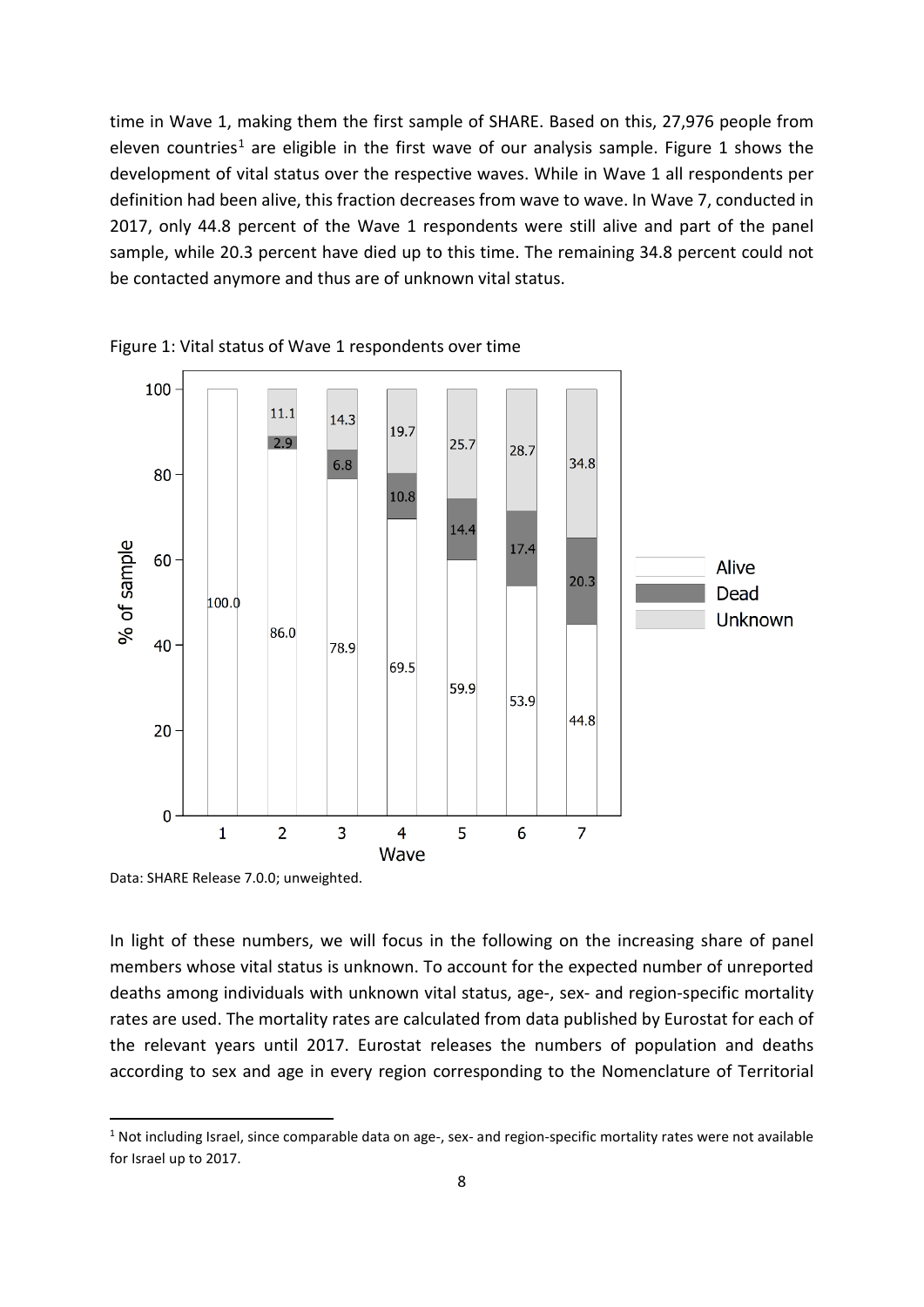Units for Statistics (NUTS level).<sup>[2](#page-9-0)</sup> Exact mortality is calculated by dividing the number of deaths in one year by the respective total population.

Before employing these individual mortality rates we did some data adjustments. First, individuals with unknown vital status in one wave but known to be alive (or dead) in a later wave, are treated as "alive" (or "dead", respectively) in every previous wave. Second, for respondents who are lacking information concerning the month of birth, we randomly assigned a number between one and twelve by assuming a uniform distribution over the year. In addition, we estimated the date of the interview for panel members with unknown vital status. Since no interviews are available for these people, we applied the average time when SHARE interviews with respondents were conducted in the respective country. In countries that did not participate in a particular wave at all, we used the average date of interviews in the other participating countries. Based on these calculations, we are able to specify the age of respondents with unknown vital status at the time an interview would have been conducted. By this, mortality rates can be determined much more precisely.

To estimate the number of unreported deaths, a mortality rate between Wave *t* and Wave *t+1* is calculated for each person (or better group of persons) with certain characteristics. This rate is the proportion of deaths that occur between exact age x and  $x+1$ , and is denoted as  $p_x$ . To apply these death rates to the SHARE sample where a sample member is aged *x* years and *m* months at the date of the last interview, a weighted combination of and  $p_x$  and  $p_{x+1}$  is used [\(see Watson, 2016 for a similar proceeding\)](#page-25-0). That is, the probability that a person aged *x* years and *m* months at Wave *t* dies between Wave *t* and Wave *t+1* is:

$$
p_{txm} = \frac{(12-m)}{12} p_x + \frac{m}{12} p_{x+1} \,,
$$

where  $p_x$  corresponds to the age-, sex- and area-specific mortality. The specific mortality rate  $p_{txm}$  from Wave *t* to Wave  $t+1$  is then matched to each person.

Based on these data, three different methods to adjust for unreported death among people with unknown vital status using specific mortality rates are examined in the following. Each method uses the values of  $p_{t \nmid m}$  to calculate how many people have probably died and which people are more likely to die than others. The actual calculation of the number of unreported deaths in each wave and the assignment of deaths are carried out in two distinct steps. In a first step, the expected number of deaths per wave among the group of panel members with unknown vital status is calculated. For this, the specific mortality rates of people with unknown vital status are summed up in the respective waves. This yields a number that we equate with the number of unreported deaths in each wave. Afterwards, different correction (or imputation) techniques to decide which concrete respondents of this group of people are

<span id="page-9-0"></span><sup>&</sup>lt;sup>2</sup> [https://ec.europa.eu/eurostat/databrowser/view/demo\\_r\\_d2jan/default/table?lang=en](https://ec.europa.eu/eurostat/databrowser/view/demo_r_d2jan/default/table?lang=en) [https://ec.europa.eu/eurostat/databrowser/view/demo\\_r\\_magec/default/table?lang=en](https://ec.europa.eu/eurostat/databrowser/view/demo_r_magec/default/table?lang=en)

Population numbers and numbers of deaths for most countries are summarized for age 89 and older.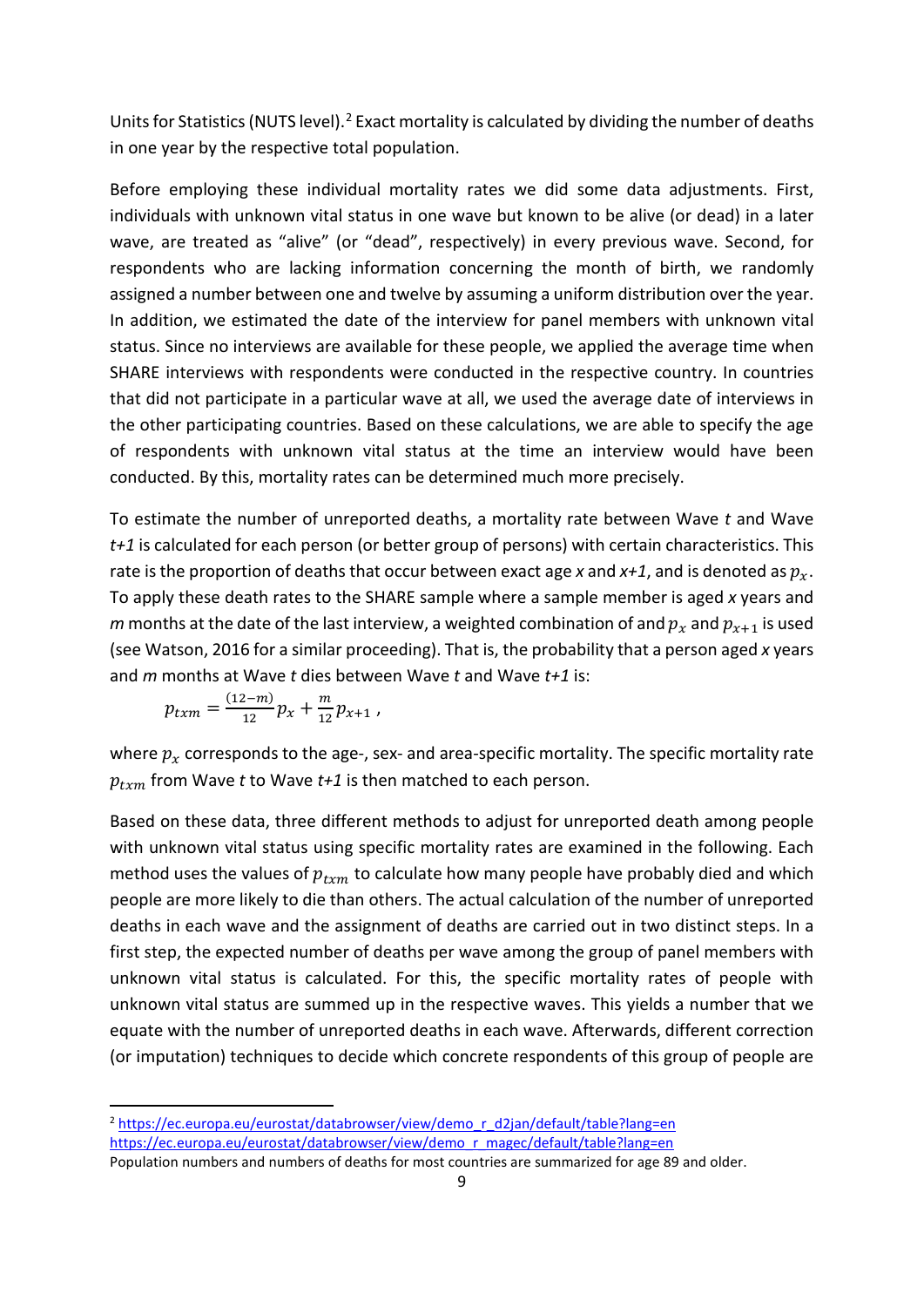most likely to die are applied in a second step. While the estimated number of unreported deaths hence is the same in all three methods for the transition from Wave 1 to Wave 2, the number of estimated deaths differs when summing up the mortality rates in later waves. This is because the different methods are declaring different people as dead, which in turn leads to differences in the number as well as in the composition of imputed deaths (see [Table 1](#page-11-0) and [Table 2\)](#page-12-0).

#### Method 1: Wave-to-wave adjustment of unreported death based on random assignment

After calculating the number of unreported deaths in each wave, this method decides by chance which people with unknown vital status might have died. Each person among the unknowns is hence assigned a random value of the uniform distribution. Those people with the lowest values of this distribution are flagged as dead in the respective wave. This procedure is repeated for all subsequent waves. Over all waves this results in 3696 people with a formerly unknown vital status who then are declared dead. As no additional information is used here, this method serves as a basic scenario for comparisons with the other applied methods that will be explained in the following. In addition, it is clear that this method implicitly assumes a data pattern that is comparable to the missing completely at random (MCAR) mechanism in the imputation literature (see, e.g., [Rubin, 1976,](#page-24-10) [1987\)](#page-24-11).

#### Method 2: Wave-to-wave adjustment of unreported death based on mortality

In Method 2, we assume that groups of respondents with higher mortality rates are more likely to die than others. After the number of unreported deaths has been calculated for a certain wave as a cut-off, deaths are assigned according to the probability to die expressed by the age-, sex- and region-specific mortality rates from Eurostat. Thus, in each wave those unknown cases with the highest mortality rates are declared dead. As especially elderly tend to have higher mortality rates they are more likely to be declared dead in this method. In total 2873 people are assumed to have died in addition to those actually known to be dead by Wave 7.

#### Method 3: Wave-to-wave adjustment of unreported death based on individual information

In Method 3, we use available survey information about all respondents from Wave 1 to decide which people are most likely to die. For this, a large number of auxiliary survey variables, which were found to be correlated with mortality (e.g. [Hayat et al., 2018;](#page-24-12) [Huisman](#page-24-13)  [et al., 2004;](#page-24-13) [Kröger, Kroh, Kroll, & Lampert, 2017;](#page-24-14) [Olshansky & Ault, 1986;](#page-24-15) [Seeman, Kaplan,](#page-25-1)  [Knudsen, Cohen, & Guralnik, 1987\)](#page-25-1) and that have been asked to all respondents in the analysis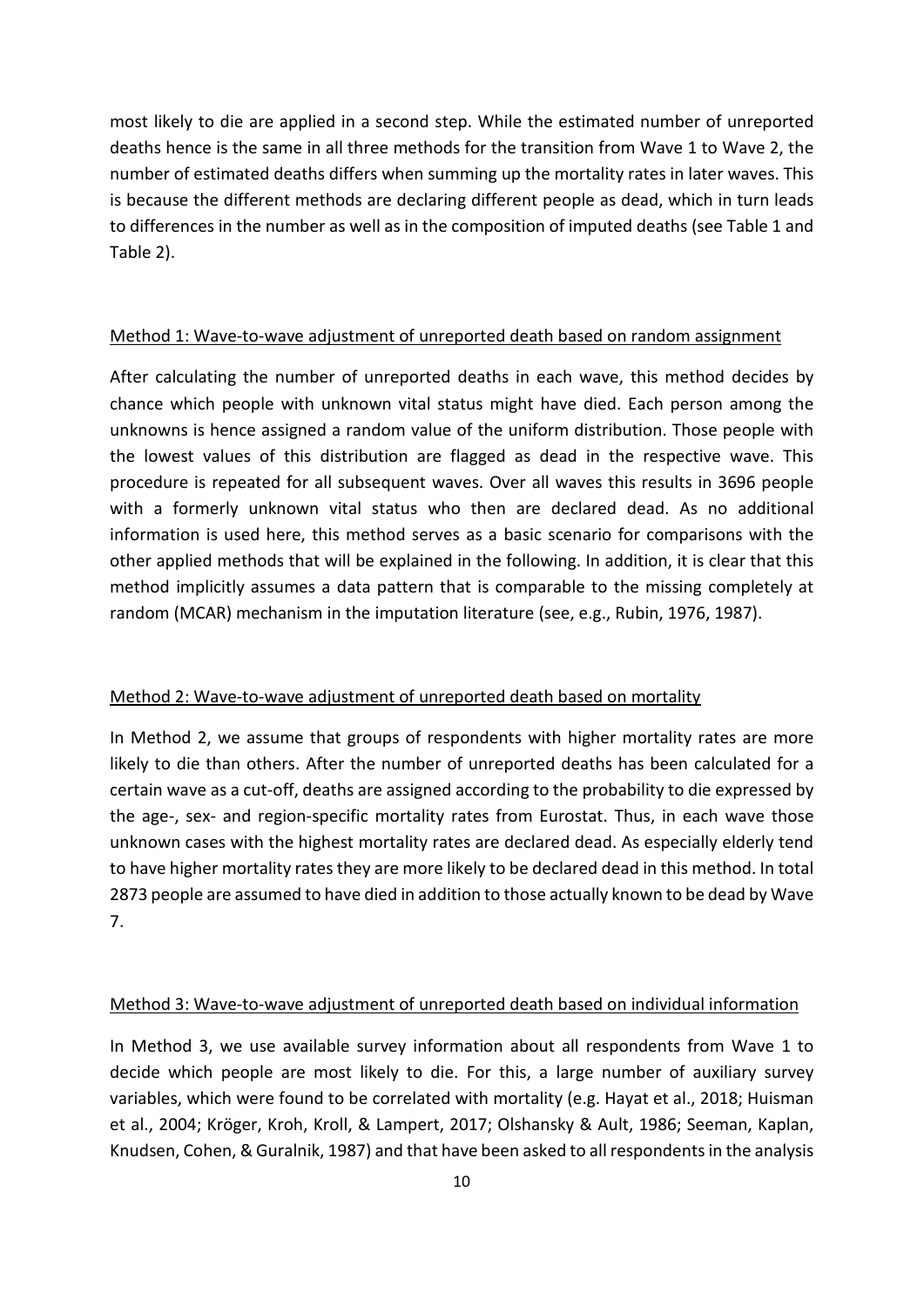sample are used. These include age, sex, level of education, household composition, type of area (urban vs. rural), migrant status, subjective economic situation, self-rated health, chronic diseases, physical limitations, number of overnight hospital stays, social activity, and cognitive performance measures like numeracy as well as reading and writing skills. $3$  This individual information is then applied as explanatory indicators in a logistic regression to determine which people are more likely to die. Models for males and females are built separately and values between 0 and 1 are predicted for all persons with unknown vital status in each wave. The models are unweighted as the aim is to predict deaths in the sample rather than the population, but otherwise Method 2 and Method 3 both implicitly assume a missing at random (MAR) mechanism, in which the lack of information (here: the unknown vital status) can be explained by further observed variables [\(e.g. Schafer, 1997\)](#page-24-16), such as age and health of the respondent. Individuals with higher predicted values are assumed to be more likely dead than those with a value closer to 0. Examining the number of unreported deaths this way results in 3037 individuals that are additionally declared dead over all waves.

|                                              |       |        | Wave   |        |        |         |                       |
|----------------------------------------------|-------|--------|--------|--------|--------|---------|-----------------------|
|                                              | 2     | 3      | 4      | 5      | 6      | 7       | <b>Total</b>          |
| <b>Reported deaths (total)</b>               | 816   | 1909   | 3007   | 4038   | 4879   | 5688    | 20,337                |
|                                              |       |        |        |        |        |         | <b>Total increase</b> |
| <b>Estimated number of deaths (increase)</b> |       |        |        |        |        | (%)     |                       |
| Method 1: Random                             | $+87$ | $+201$ | $+375$ | $+639$ | $+972$ | $+1422$ | 3696                  |
|                                              |       |        |        |        |        |         | $+18.2%$              |
|                                              | $+87$ | $+168$ | $+303$ | $+501$ | $+741$ | $+1073$ | 2873                  |
| Method 2: Mortality                          |       |        |        |        |        |         | $+14.1%$              |
| Method 3: Individual                         | $+87$ | $+172$ | $+320$ | $+530$ | +790   | $+1138$ | 3037                  |
| information                                  |       |        |        |        |        |         | $+14.9%$              |

<span id="page-11-0"></span>Table 1: Reported deaths and estimated number of additional deaths

Data: SHARE Release 7.0.0; unweighted.

[Table 1](#page-11-0) shows the number of reported deaths in each wave compared to the number of additional deaths that have been assigned by the three different methods described above. Between Wave 1 and Wave 2, all methods calculate the same number of additional deaths (n=87), because within each method the mortality rates are summed up the same way. Differences first occur in Wave 2, because a different assignment in a previous wave has consequences for further allocations of deaths based on the different adjustment methods. Method 1, where additional deaths are assigned completely at random, adds the most cases to the reported number of deaths(n=3696), followed by Method 3 (n=3037). The least number

<span id="page-11-1"></span> $3$  A list of the indicators used can be found in the Appendix. For persons for whom the information from Wave 1 are not completely available, a smaller regression is processed in which only age, sex and a country indicator are used as independent variables. This applies, however, only to very few cases.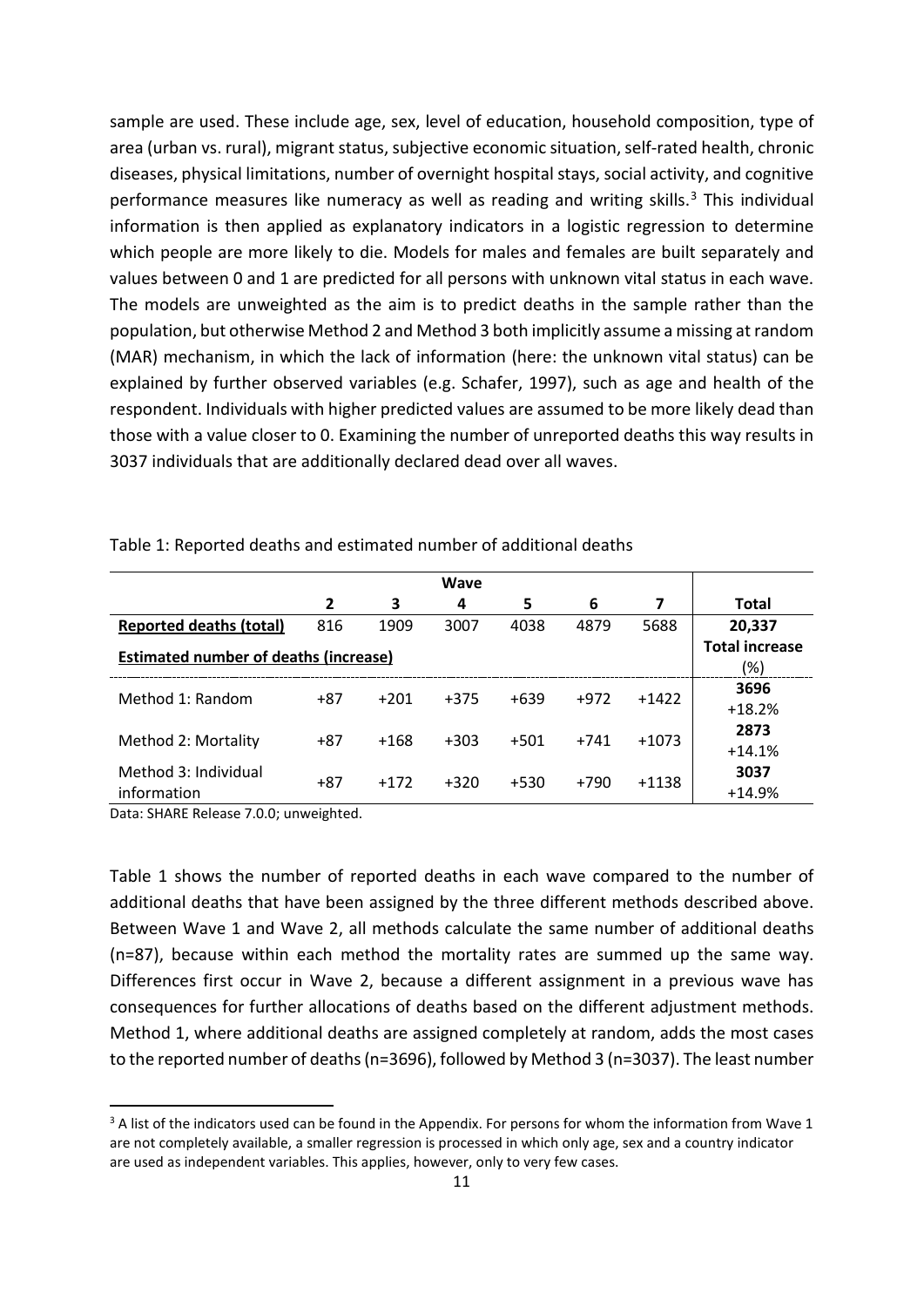of deaths is estimated when using Method 2 (n=2873), because here the panel members with the highest mortality rates are declared dead in each wave and thus summing up the mortality rates for the remaining sample of persons with unknown vital status leads to lower overall numbers of panel members who are likely to die. The increase of deaths over all waves is between 14.1 percent in Method 2 and 18.2 percent when considering Method 1.

When looking at the distribution of age and gender according to the different correction methods[, Table](#page-12-0) 2 shows that the overall ratio of newly declared dead men and women differs a lot between the used methods. While the total number of actually reported deaths is about the same for male and female panel members, both Method 1 and Method 2 declare more women than men as dead, while the opposite is true for Method 3. In addition, it can be seen that only Method 1 assigns the vital status "dead" to persons of all age groups. This is due to the fact that in this method deaths are randomly assigned to persons of unknown vital status. In Method 2, where the allocation is based on mortality rates, only people aged 80 years and over are declared dead. Since older people naturally have a higher mortality rate, they are also more likely to be declared dead. In Method 3, people aged 70 and over (with some rare exceptions of 60-69 year-old males) are declared dead, while no deaths are assigned to younger people. In this method, additional determinants are considered, but again age is an important predictor, which is why older people are also more likely to be declared dead in this method.

|                   |        | <60            | 60-69 | 70-79 | 80-89 | $90+$ | <b>Total</b> |
|-------------------|--------|----------------|-------|-------|-------|-------|--------------|
|                   | Male   | 1              | 231   | 559   | 1020  | 1029  | 2840         |
| Reported          |        | 0.0%           | 4.1%  | 9.8%  | 17.9% | 18.1% | 49.9%        |
| deaths            | Female | $\overline{2}$ | 160   | 428   | 859   | 1399  | 2848         |
|                   |        | 0.0%           | 2.8%  | 7.5%  | 15.1% | 24.6% | 50.1%        |
|                   | Male   | 4              | 196   | 234   | 132   | 42    | 608          |
| Method 1:         |        | 0.3%           | 13.8% | 16.5% | 9.3%  | 3.0%  | 42.8%        |
| <b>Random</b>     | Female | 37             | 265   | 238   | 176   | 98    | 814          |
|                   |        | 2.6%           | 18.6% | 16.7% | 12.4% | 6.9%  | 57.2%        |
|                   | Male   |                |       |       | 111   | 320   | 431          |
| Method 2:         |        |                |       |       | 10.3% | 29.8% | 40.2%        |
| <b>Mortality</b>  | Female |                |       |       | 104   | 538   | 642          |
|                   |        |                |       |       | 9.7%  | 50.1% | 59.8%        |
|                   | Male   |                | 11    | 58    | 272   | 275   | 616          |
| <b>Method 3:</b>  |        |                | 1.0%  | 5.1%  | 23.9% | 24.2% | 54.1%        |
| <b>Individual</b> | Female |                |       | 8     | 124   | 390   | 522          |
| information       |        |                |       | 0.7%  | 10.9% | 34.3% | 45.9%        |

<span id="page-12-0"></span>Table 2: Estimated number of deaths by gender and age-groups (Wave 7)

Data: SHARE Release 7.0.0; unweighted.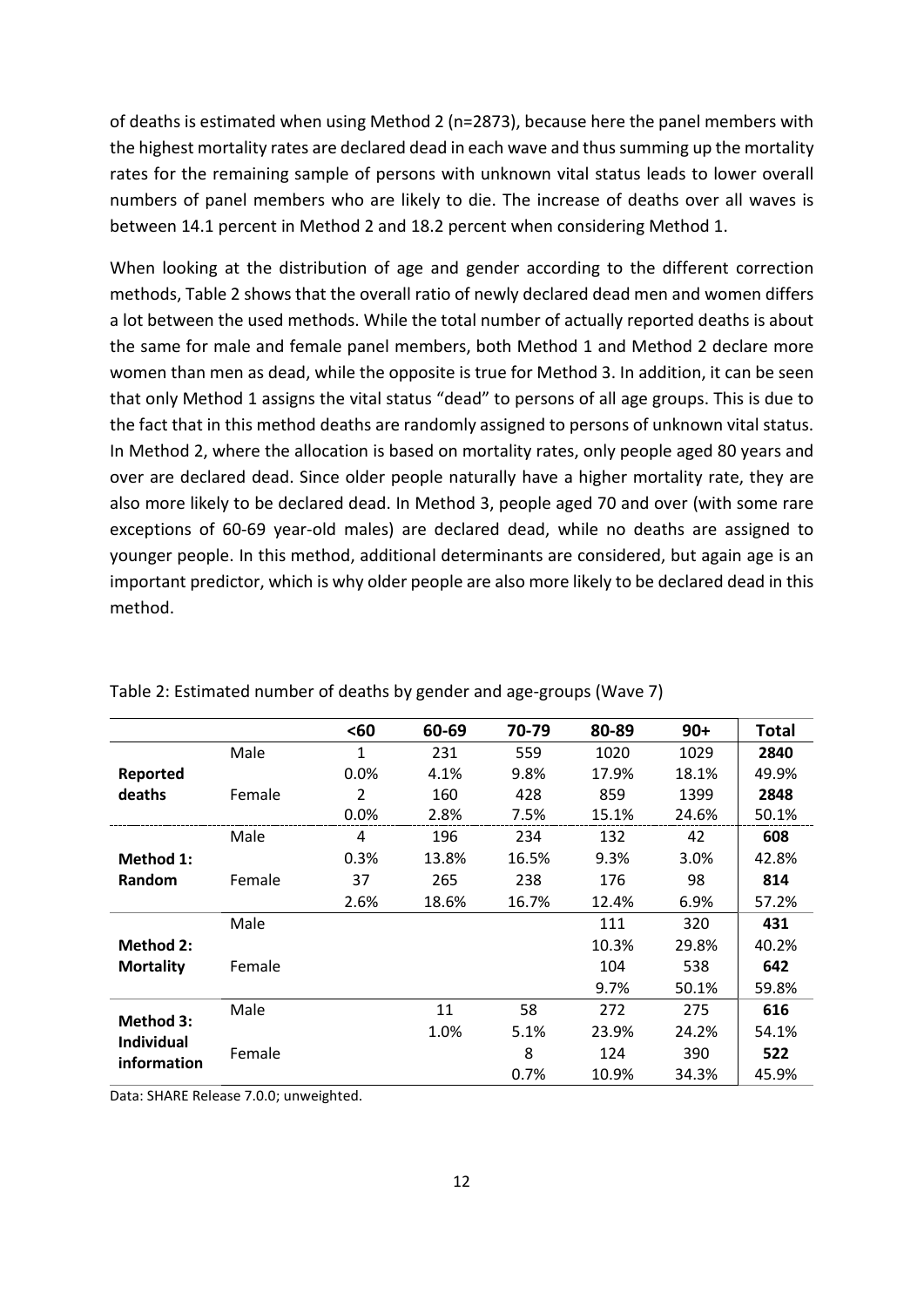## <span id="page-13-0"></span>**3. Accuracy of methods to adjust the number of unreported deaths**

To evaluate which of the introduced methods performs best, one would need external data of high quality as a benchmark. In this respect, we have thoroughly investigated the possibilities of linking SHARE data to national (death) registers or other helpful sources (e.g. administrative records) to improve data quality regarding vital status. While this is indeed possible for some countries (see [Table 3\)](#page-13-1), many other countries participating in SHARE do not have such sources and/or restrict access for reasons such as data protection. SHARE is currently in the process of undertaking all measures to link the SHARE sample with external sources whenever this is possible. However, convincing national statistical offices is a longterm process, which is why we follow a multi-stage test approach here to examine how well the different methods perform regarding an adjustment of the number of deaths. As a first test, we therefore consider only those cases that are actually known to be alive or dead in Wave 7 and then simulate that their vital status is unknown as of Wave 2. Based on this internal data, we then can use the three introduced correction methods to calculate the expected number of deaths occurring up until Wave 7 and compare them to the actually known numbers that serve as a first internal benchmark. As a second test, we use national death register data from Denmark as an external benchmark, because the percentage of successfully linked respondents is by far the highest.

| Country        | Type of data source          | Linked year(s)         | Linked respondents (%)                   |
|----------------|------------------------------|------------------------|------------------------------------------|
| <b>Belgium</b> | National register            | 2011, 2019             | 52.0 (French part),<br>40.4 (Dutch part) |
| Denmark        | National register            | 2019                   | 98.7                                     |
| Estonia        | National register            | 2012, 2014, 2017, 2019 | 89.9                                     |
| Sweden         | National register            | 2019                   | 53.5                                     |
| Netherlands    | Commercial register          | 2019                   | 57.0                                     |
| Austria        | National administrative data | 2017                   | 47.8                                     |
| Germany        | National administrative data | 2017, 2019             | 51.6                                     |
| France         | National administrative data | 2016                   | 11.5                                     |

<span id="page-13-1"></span>Table 3: Overview of linked mortality data in SHARE (Wave 7)

For the first test using internal data, overall, 18,221 panel members are taken into account for whom the vital status from Wave 1 to Wave 7 is known, with a total of 5688 reported deaths (incl. end-of-life interviews) until Wave 7. When omitting this information and applying the different methods to account for unreported deaths, Method 1 declares 6562 persons dead (+874). In Method 2 only 4803 people were assigned as dead (-885), while in the third method 5181 people are declared dead (-507). Thus, our results show that Method 1 based on a random allocation of deaths overestimates the number of actually reported deaths in our sample, while the other two methods depending on the mortality rate (Method 2) and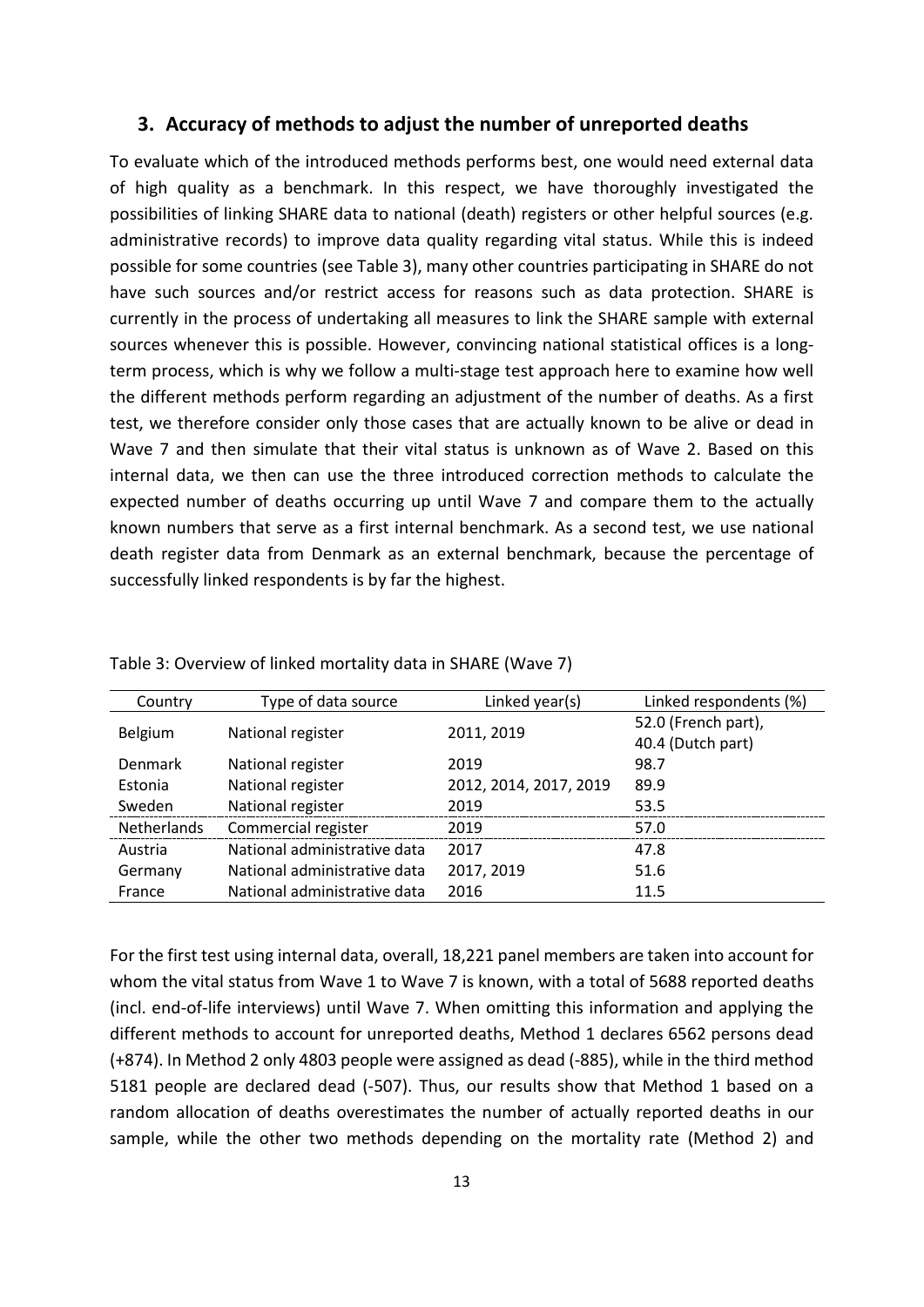individual information (Method 3) underestimate the used internal benchmark. Similar to the prediction of unreported deaths among the persons with unknown vital status, Method 1 determines the highest number of deaths, while Method 2 calculates the lowest number.

With this simulated data it is also possible to investigate how well the different methods perform in the actual allocation of deaths to the observed cases. To determine the performance of each method we use an approach that is commonly used in diagnostic or screening tests[\(e.g. Davidson, 2002;](#page-24-17) [see James, Witten, Hastie, & Tibshirani, 2013 for a slightly](#page-24-18)  [different notation\)](#page-24-18) and measures a so called test's accuracy. The score combines sensitivity and specificity and calculates, respectively, the proportion of positive predictions that are actually correct and the proportion of actual positives that were identified correctly (see [Table](#page-14-0)  [4\)](#page-14-0). Thus, accuracy is defined as the proportion of people who were correctly identified as either having or not having a condition (here: death) and reaches a value between 0 as its worst and 1 when sensitivity and specificity are perfect.

|                  |                 | <b>Actual condition</b>                                                                        |                                                                                  |  |  |  |  |  |
|------------------|-----------------|------------------------------------------------------------------------------------------------|----------------------------------------------------------------------------------|--|--|--|--|--|
|                  |                 | Present                                                                                        | <b>Absent</b>                                                                    |  |  |  |  |  |
| <b>Predicted</b> | <b>Positive</b> | true positives                                                                                 | false positives                                                                  |  |  |  |  |  |
| test result      | <b>Negative</b> | false negative                                                                                 | true negatives                                                                   |  |  |  |  |  |
|                  | $Sensitivity =$ | true positives<br>$true$ positives + false negatives                                           |                                                                                  |  |  |  |  |  |
|                  |                 | $Specificity = \frac{true \text{ negatives}}{true \text{ negatives} + false \text{ positive}}$ |                                                                                  |  |  |  |  |  |
|                  |                 | $true$ positives $+ true$ negatives                                                            |                                                                                  |  |  |  |  |  |
| $Accuracy =$     |                 |                                                                                                | $\overline{true}$ positives + true negatives + false positives + false negatives |  |  |  |  |  |

<span id="page-14-0"></span>Table 4: Definition and calculation of sensitivity, specificity and accuracy

Using our simulation data, Method 1 achieves an accuracy of only 60.3% (sensitivity: 23.9%, specificity: 76.8%). In contrast, Method 2 and Method 3 yield a much higher accuracy with 80.5% (sensitivity: 50.5%, specificity: 94.1%) and 82.0% (sensitivity: 53.7%, specificity: 94.8%), respectively. The latter two methods, which use additional information (i.e. mortality rates and individual characteristics) to decide which persons are more likely to have died are thus – as expected – much better suited to identify which respondents actually died or not than the first method that is based on a random selection of cases. In addition, Method 3 shows a smaller deviation regarding the number of additionally assigned deaths.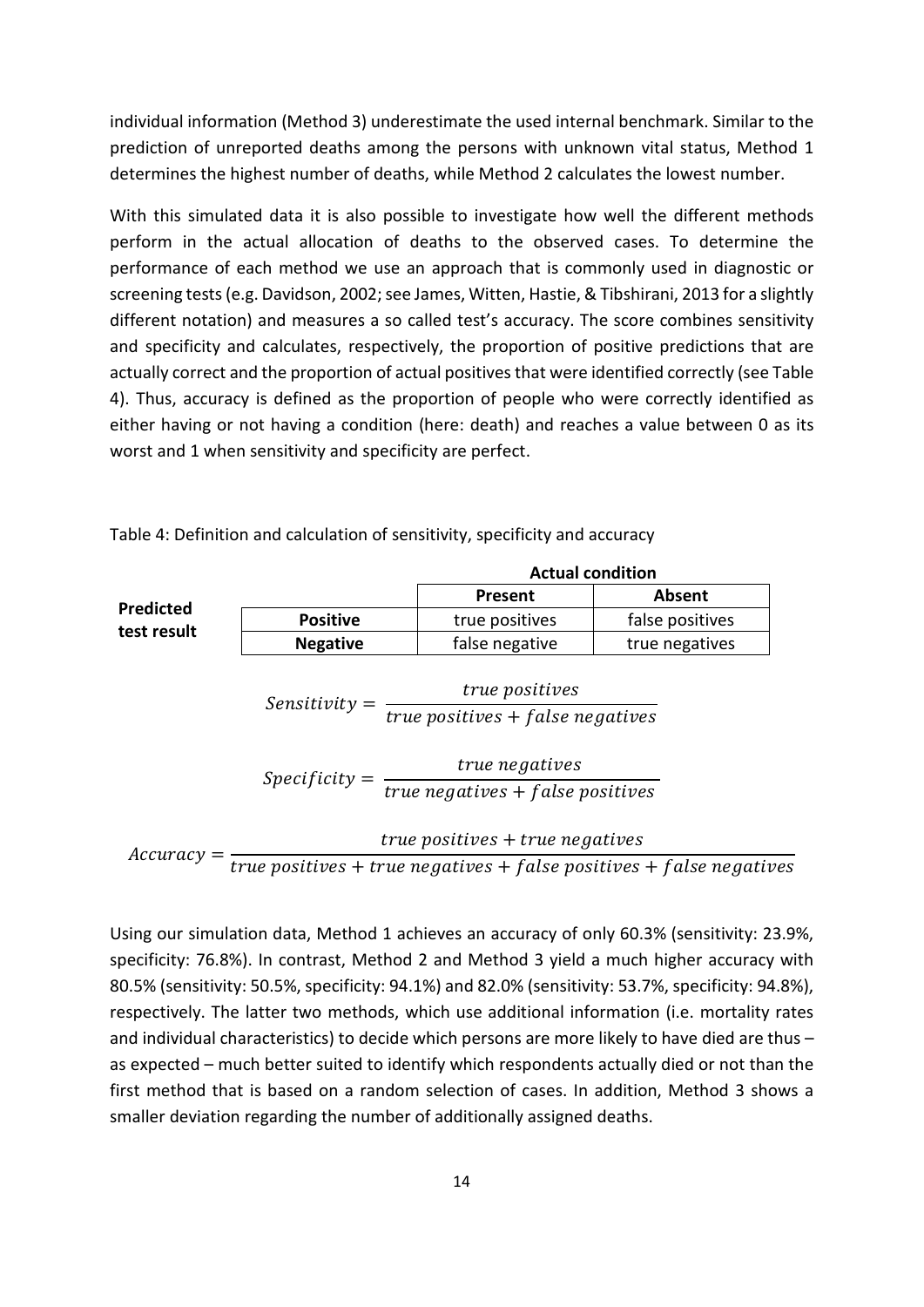While the previous analysis used available data (i.e. known deaths) as an internal benchmark, it is obvious that the number of reported deaths in the sample underestimates the actual number of deaths to a certain degree. In this respect, mortality or death registers are better suited to give an appropriate picture of the actual vital status of sample members. However, as mentioned before, while death registers can be matched rather easily (if available at all) in single country studies, consistent mortality information in cross-national studies like SHARE is much harder to obtain. SHARE puts huge effort in integrating mortality information from reliable external sources. However, until now only some countries provided useful information on the vital status of all sample members (see [Table 3\)](#page-13-1). One country that has successfully matched the SHARE sample with an official national mortality register is Denmark. These data<sup>[4](#page-15-0)</sup> can hence be used as an external benchmark to compare both the original sample with reported deaths and the corrected samples based on the different correction methods described above. The results in [Table 5](#page-16-1) show that the uncorrected sample of panel members with information on reported deaths is statistically indistinguishable from the death register (which is expected to adequately reflect reality) by Wave 7 on a number of sociodemographic characteristics and health conditions. The same is true for the three applied correction methods. Here, no coefficient reaches a significant level either. Although this is mainly due to the small sample sizes in the comparison groups and the used Bonferroni correction that accounts for multiple comparisons by adjusting the error rate, these results indicate that the sociodemographic characteristics of reported deaths in SHARE reflect the information on actually deceased sample members rather well.

When comparing the different correction methods, it can be seen that the overall performance of Method 1, which randomly declares respondents as dead, is slightly worse than Method 2 and Method 3, which both use additional information to more precisely select presumably dead respondents. Thus, the absolute standardized bias across all characteristics [\(see Wuyts & Loosveldt, 2019, p. 86\)](#page-25-2) at the bottom of [Table 5,](#page-16-1) which sums up the deviations of all characteristics and divides it by the standard error of the sample, is larger for Method 1 (abs. standardized bias =  $0.8$ ) than for Method 2 or Method 3 (abs. standardized bias =  $0.6$ , respectively). Further, when looking at the number of reported or additionally declared dead sample members, it can be seen that this number is underestimated in the uncorrected sample by 37 cases or about eight percent, while Method 2 and Method 3 are rather close to the truth in the Danish example. This finding is in contrast to [Watson \(2016, p. 993\),](#page-25-0) who speculated that the life-table approach might overestimate the number of deaths when people in institutions are underrepresented or even excluded in the study (and the mortality rates used are thus too high). However, as institutionalized persons are followed in SHARE and in some countries are even included in the sampling frame for the baseline interview, this does

<span id="page-15-0"></span> <sup>4</sup> As of now, these data are only internally available. It is, however, intended to include this information in a future official release.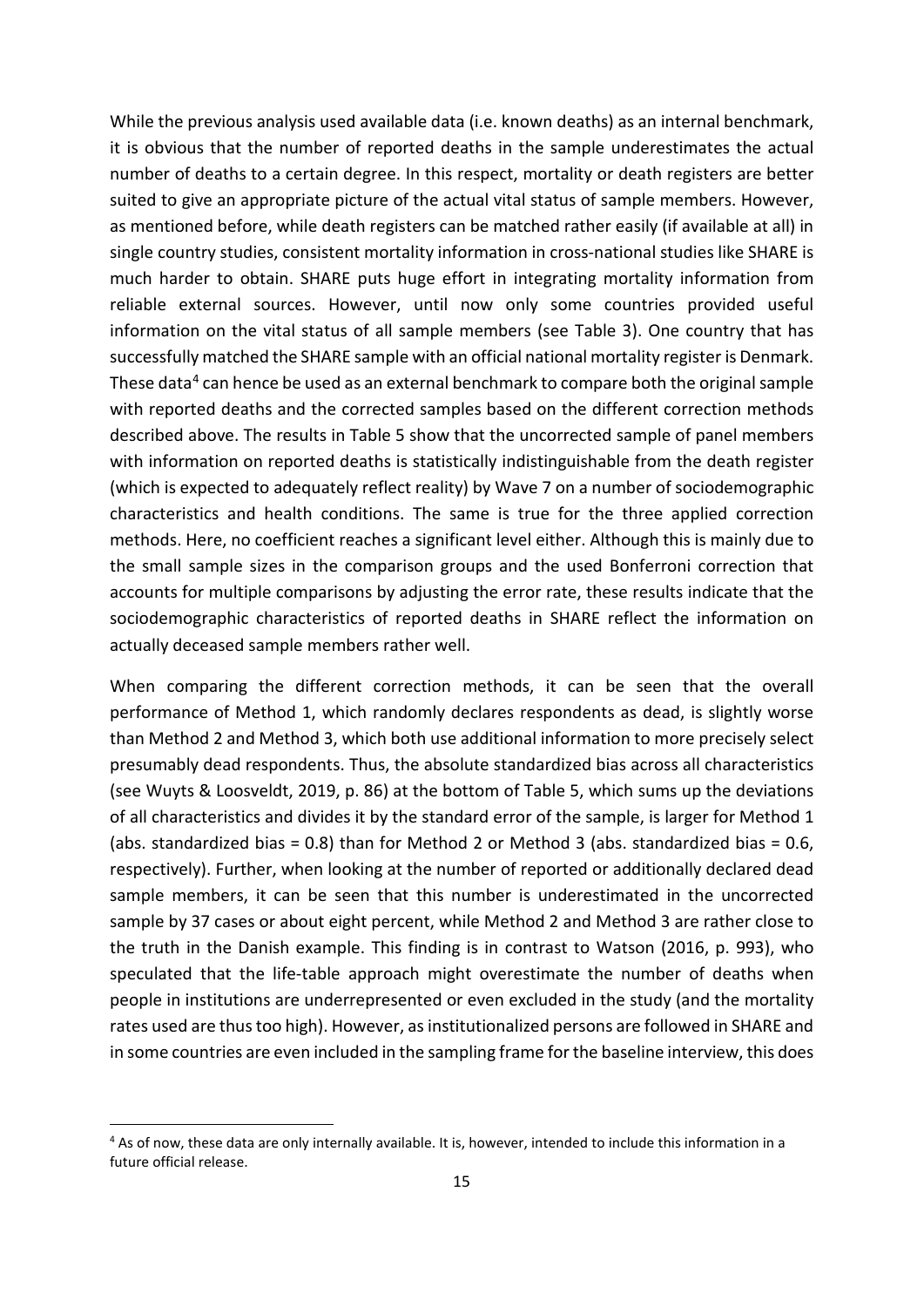not seem to be a huge problem here – at least regarding the corrected samples that use additional information from life tables or individual characteristics.

|                                   | Death<br>register | Reported<br>deaths | Method 1:<br>Random | Method 2:<br>Mortality | Method 3:<br>Individual<br>information |
|-----------------------------------|-------------------|--------------------|---------------------|------------------------|----------------------------------------|
| Age (years)                       | 85.7              | 86.0               | 84.5                | 86.4                   | 86.3                                   |
| Female (%)                        | 55.6              | 56.0               | 56.6                | 56.2                   | 55.4                                   |
| Education                         |                   |                    |                     |                        |                                        |
| low (%)                           | 31.2              | 31.4               | 29.9                | 31.8                   | 31.6                                   |
| medium (%)                        | 48.6              | 49.1               | 49.0                | 48.7                   | 48.9                                   |
| high $(\%)$                       | 20.2              | 19.6               | 21.1                | 19.5                   | 19.5                                   |
| Partner living in household (%)   | 50.6              | 48.7               | 51.4                | 48.8                   | 48.8                                   |
| Urban area (%)                    | 55.8              | 55.8               | 54.3                | 56.5                   | 56.7                                   |
| Born abroad (%)                   | 4.8               | 4.2                | 4.0                 | 4.2                    | 4.2                                    |
| Retired (%)                       | 75.8              | 76.2               | 71.0                | 77.9                   | 77.2                                   |
| Ability to make ends meet (%)     | 76.9              | 76.1               | 77.0                | 76.9                   | 76.9                                   |
| Self-rated health                 |                   |                    |                     |                        |                                        |
| very bad/bad (%)                  | 15.6              | 16.0               | 15.7                | 15.8                   | 16.2                                   |
| fair $(%)$                        | 33.8              | 34.9               | 33.3                | 35.1                   | 35.5                                   |
| good/very good (%)                | 50.5              | 49.1               | 51.0                | 49.1                   | 48.2                                   |
| Chronic diseases (%)              | 61.7              | 62.9               | 60.4                | 63.3                   | 63.7                                   |
| Limitations in ADL (%)            | 20.4              | 21.2               | 19.9                | 20.4                   | 20.8                                   |
| Limitations in mobility (%)       | 63.8              | 64.9               | 62.3                | 64.5                   | 65.1                                   |
| Stayed overnight in hospital (%)  | 24.8              | 25.1               | 23.9                | 24.7                   | 25.3                                   |
| Depression (%)                    | 24.7              | 26.2               | 25.6                | 25.2                   | 25.6                                   |
| Socially active (%)               | 44.8              | 44.9               | 47.0                | 45.3                   | 44.4                                   |
| Numeracy score (0-100)            | 49.6              | 48.9               | 49.6                | 49.7                   | 49.3                                   |
| Self-rated reading skills (0-100) | 66.3              | 65.7               | 67.0                | 65.8                   | 65.9                                   |
| Self-rated writing skills (0-100) | 59.5              | 58.5               | 60.2                | 59.0                   | 59.0                                   |
| Absolute standardized bias (avg.) |                   | 0.6                | 0.8                 | 0.6                    | 0.6                                    |
| N                                 | 462               | 425                | 479                 | 457                    | 457                                    |

<span id="page-16-1"></span>Table 5: Mean characteristics of death-register matching compared to uncorrected and corrected samples of reported and additionally declared deaths in Wave 7

Notes: Significance tests (based on two-sided t-tests) between death register and original sample with reported deaths as well as different correction methods.

Significance level: \*\*\*: p<.001, \*\*: p<.01, \*: p<.05.

# <span id="page-16-0"></span>**4. Comparison of methods regarding sociodemographic characteristics and health conditions**

In the following, we want to further explore how well the different correction methods reflect sociodemographic characteristics and health conditions of panel members who subsequently die. Because mortality registers as gold standard are not available for all countries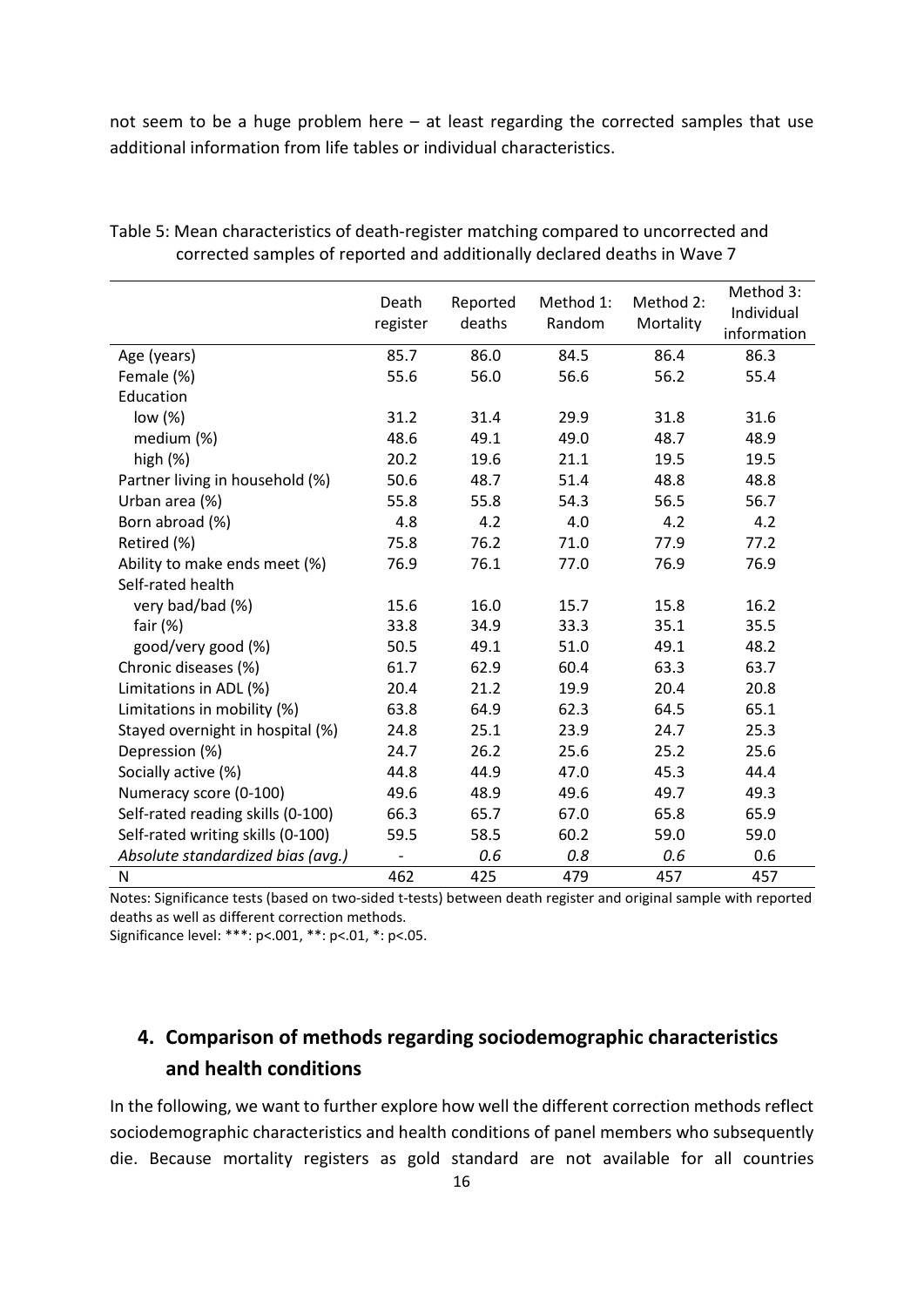participating in SHARE (or are of insufficient quality), we base our analyses on the available internal data, recognizing the limitations of this proceeding. Nevertheless, this offers the possibility to compare different correction methods and their consequences for mortality and attrition analyses. In this respect, we are interested in two different comparative analyses: In a first step, we compare cases of reported deaths in Wave 7 in the uncorrected sample to cases with reported and additionally imputed deaths in the samples that are corrected via the correction methods mentioned above (sub-chapter 4.1). The comparison samples hence differ only by the varying number of cases declared dead in the respective corrected samples. Any occurring differences regarding Wave 1 characteristics, which are available for all sample members under consideration, should hence be caused by unreported deaths among the cases with unknown vital status in the original, uncorrected sample. We expect significant differences in particular with respect to age and health (as well as indicators that are strongly correlated with these characteristics), which should differ depending on the applied correction method. Thus, randomly declared additional deaths (Method 1) should be, on average, younger and healthier because this correction method does not take any respondent characteristics into account. In contrast, Method 2 and Method 3 should select, on average, older and less healthy respondents and declare these as dead as here respondent characteristics are taken into account.

In a second step, we carry out an additional analysis to investigate possible attrition effects (sub-chapter 4.2). For this purpose, we compare (alive) respondents that participated in the seventh wave of SHARE to non-respondents who are either known to be alive or for whom their vital status is unknown. To test the effect of unreported deaths on attrition, we carried out two consecutive comparisons, first with the uncorrected sample and afterwards with the respective sample that was corrected based on one of the three correction methods. These comparisons that are also based on respondents' answers from Wave 1 are made because we expect that unreported deaths might bias attrition analyses. Accordingly, in the first comparison with no correction of unknown vital status, we expect significant differences between the considered cases that should decrease when using a corrected sample in the second comparison. In this respect, we expect that differences are getting smaller the more information on panel members with unknown vital status is used to declare them dead. With this proceeding, we hence can examine how (alive) respondents differ from non-respondents and hence how severe systematic attrition is or rather if (and to which degree) it can be reduced when applying different correction methods regarding unreported deaths.

#### <span id="page-17-0"></span>*4.1 Effect of unreported deaths on mortality analyses*

[Table 6](#page-18-0) shows the Wave 1 characteristics of the reported deaths in Wave 7 (first column) compared to reported and additional deaths identified via the three correction methods, again applying a Bonferroni correction that account for multiple comparisons. Similar to the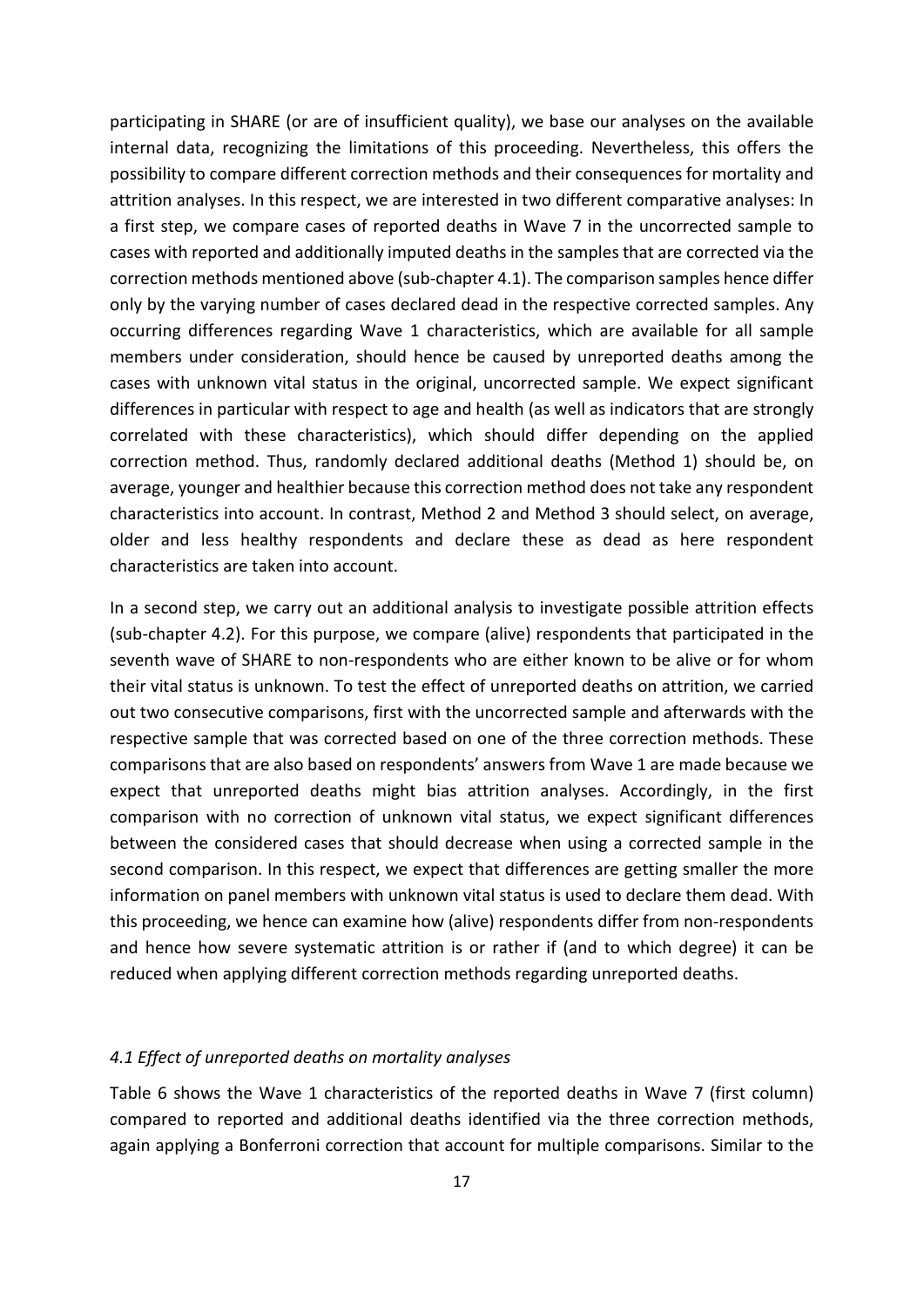previous chapter with respect to accuracy, the random allocation of deaths (Method 1) is not capable to reflect the sociodemographic characteristics and health conditions (as reported in Wave 1) of the known deaths. Based on this correction method, sample members who have been additionally declared dead are more likely to be younger, better educated, live together with a partner, report a better health, and are more socially as well as cognitively active (i.e. have better numeracy, reading and writing skills). Further, these persons are less frequently retired, have fewer chronic diseases, physical limitations or indications of a depression, and less frequently stayed overnight in hospital. These findings clearly reflect the allocation procedure, where sample members with unknown vital status are randomly selected from a large group of people, who – although already aged 50 years and older in Wave 1 – are mostly in sufficient health. In contrast, Method 2 and Method 3, which both use additional information, are much better suited to reflect the sociodemographic characteristics and health conditions (as stated in Wave 1) of reported deaths. For both correction methods, most differences compared to reported deaths are not significant. This can be seen as an indication that both methods are able to identify rather well those sample members that are more likely to die. Overall, Method 2, which only uses region-, sex- and age-specific mortality rates, is even slightly better suited to minimize the differences for the characteristics considered in [Table 6](#page-18-0) than Method 3, which explicitly models death by using internal data. This can be seen when comparing the absolute standardized bias across all characteristics at the bottom of [Table 6](#page-18-0) (abs. standardized bias = 0.9 for Method 2 compared to 1.1 for Method 3), although both methods lead to very similar results.

|                                 | Reported<br>deaths | Method 1:<br>Random | Method 2:<br>Mortality | Method 3:<br>Individual<br>information |
|---------------------------------|--------------------|---------------------|------------------------|----------------------------------------|
| Age (years)                     | 86.7               | 84.1 ***            | $87.9***$              | $87.4***$                              |
| Female (%)                      | 49.7               | 51.4                | 51.5                   | 49.0                                   |
| Education                       |                    |                     |                        |                                        |
| low (%)                         | 52.0               | $46.0***$           | 49.8                   | 48.8**                                 |
| medium (%)                      | 34.9               | 39.1 ***            | 37.2                   | $38.2**$                               |
| high $(\%)$                     | 13.1               | $14.9*$             | 13.0                   | 13.0                                   |
| Partner living in household (%) | 56.6               | $61.2***$           | 56.1                   | 56.3                                   |
| Urban area (%)                  | 53.4               | 53.1                | 53.4                   | 53.6                                   |
| Born abroad (%)                 | 6.9                | 8.1                 | 7.9                    | $8.7**$                                |
| Retired (%)                     | 67.5               | $61.1***$           | 69.5                   | 69.6                                   |
| Ability to make ends meet (%)   | 59.2               | 60.7                | 61.2                   | 59.6                                   |
| Self-rated health               |                    |                     |                        |                                        |
| very bad/bad (%)                | 22.2               | $19.0***$           | 21.1                   | 23.5                                   |
| fair $(\%)$                     | 38.0               | 35.9                | 38.5                   | 39.7                                   |
| good/very good (%)              | 39.9               | $45.1***$           | 40.4                   | $36.8**$                               |

<span id="page-18-0"></span>Table 6: Mean characteristics of reported deaths compared to corrected samples of reported and additionally declared deaths in Wave 7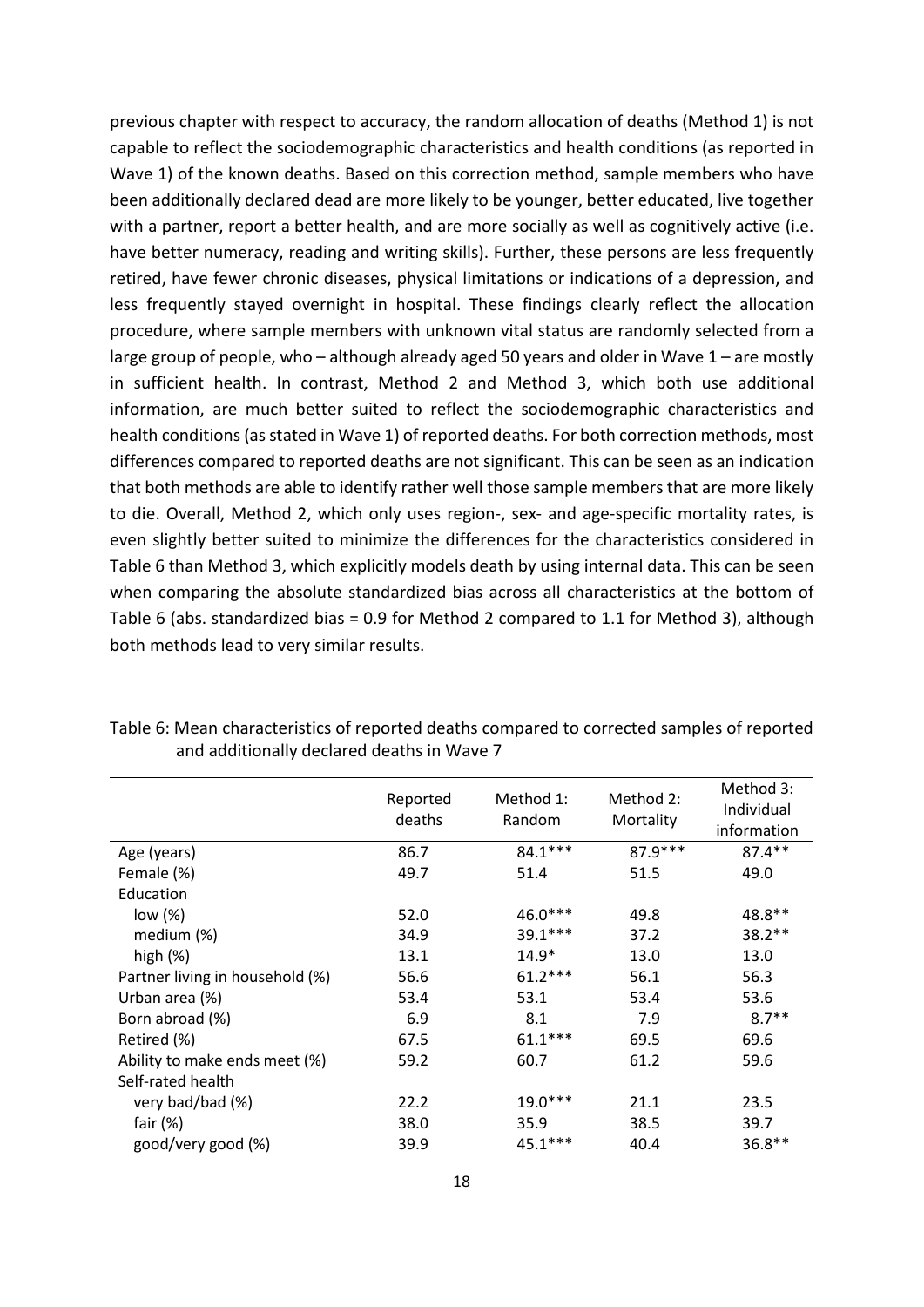| Chronic diseases (%)              | 59.3 | $54.1***$ | 59.2 | 60.6 |
|-----------------------------------|------|-----------|------|------|
| Limitations in ADL (%)            | 24.2 | $20.2***$ | 23.4 | 24.7 |
| Limitations in mobility (%)       | 69.9 | $64.1***$ | 70.1 | 71.9 |
| Stayed overnight in hospital (%)  | 21.6 | $19.5*$   | 21.2 | 22.6 |
| Depression (%)                    | 35.5 | $32.7*$   | 34.6 | 35.8 |
| Socially active (%)               | 34.4 | $37.3**$  | 34.3 | 32.7 |
| Numeracy score (0-100)            | 45.5 | $48.2***$ | 45.8 | 45.3 |
| Self-rated reading skills (0-100) | 55.5 | $58.0***$ | 55.7 | 55.0 |
| Self-rated writing skills (0-100) | 50.2 | $53.1***$ | 50.5 | 49.5 |
| Absolute standardized bias (avg.) |      | 2.4       | 0.9  | 1.1  |
| N                                 | 4917 | 6339      | 5990 | 6055 |

Notes: Significance tests (based on two-sided t-tests) between original sample with reported deaths and the different correction methods.

Significance level: \*\*\*: p<.001, \*\*: p<.01, \*: p<.05.

### <span id="page-19-0"></span>*4.2 Effect of unreported deaths on attrition analyses*

In addition to compare reported and additional declared deaths, a comparison between (alive) respondents that have been interviewed in Wave 7 and non-respondents with unknown vital status can give further insights on how severe systematic drop-out in SHARE is and to what extent attrition analyses are affected by unreported deaths. In this respect, [Table 7](#page-20-0) shows many significant differences between respondents and non-respondents regarding their Wave 1 characteristics when not applying any corrections to sample members with unknown vital status (second column titled "No correction"). On average, panel members who did not participate in Wave 7 in the uncorrected sample including unreported deaths are more likely to be older, male, obtain a medium educational degree, live in an urban area, are born abroad and have retired. In addition, non-respondents with unknown vital status in the uncorrected sample report worse health, more physical limitations and chronic diseases, are less socially active and show a lower cognitive performance.

The differences between these two comparison groups can be explained in large part by the fact that a certain number of actually deceased sample members could not have been contacted and hence have not been reported as dead and therefore remain in the sample with unknown vital status. Similar as above, the random allocation (Method 1) yields virtually the same results. When using Method 2 or Method 3 to correct the sample by declaring people as deceased based on additional information, most differences can be reduced to at least a certain degree. In contrast to the analyses of reported and declared deaths above, now Method 3, which models death explicitly by using a broad range of individual characteristics, works best (abs. standardized bias = 4.1). But even with this correction method, most differences remain statistically significant. Thus, the remaining sample members with formerly unknown vital status are more likely to be younger, have more often a medium educational degree and a partner living in the household, live in urban areas, are born abroad and are able to make ends meet. In addition, they report less physical limitations and chronic diseases,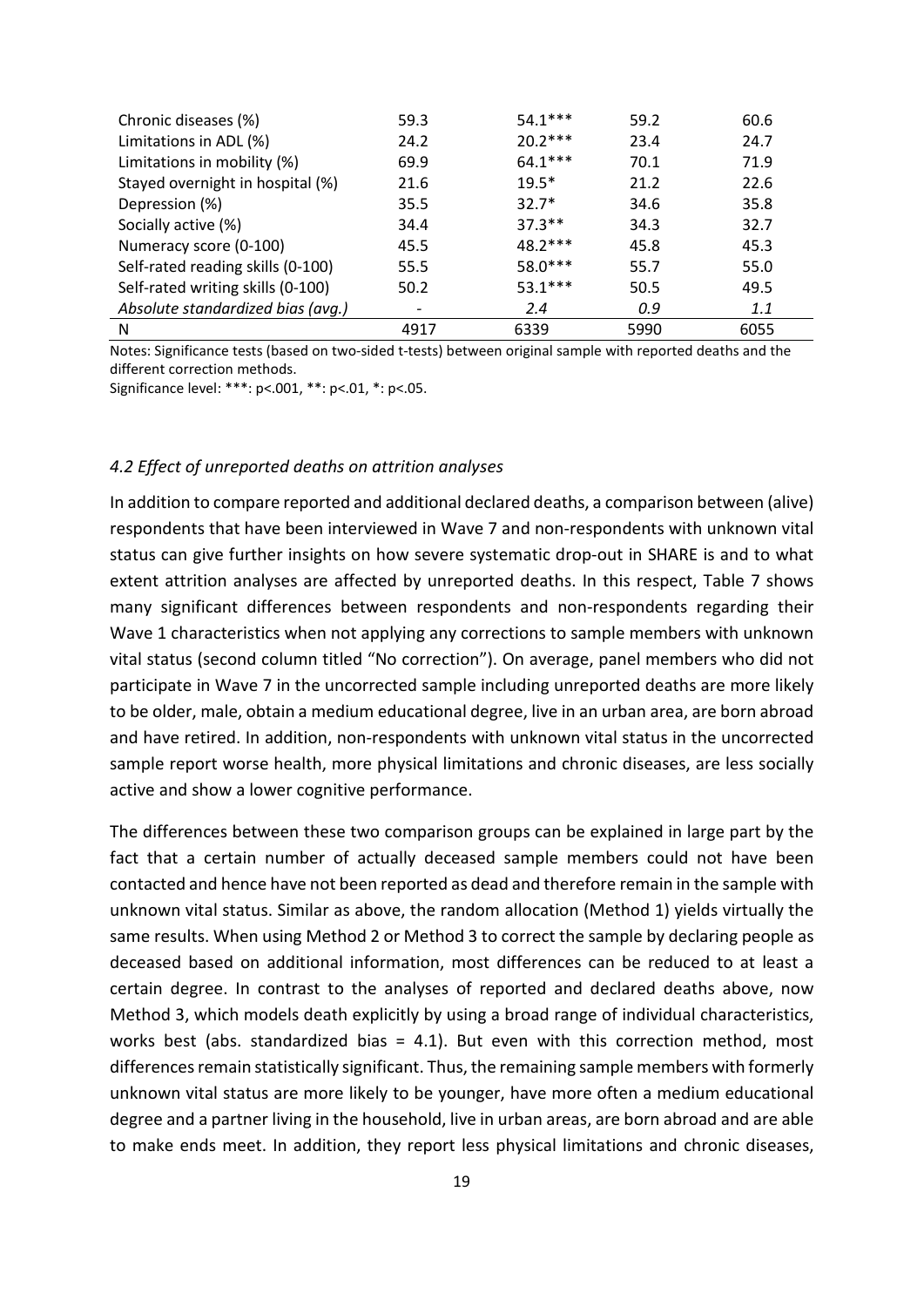have fewer indications of a depression, are more socially active, while their cognitive performance is slightly lower. Interestingly, for some characteristics the difference between respondents and non-respondents of unknown vital status vanishes nearly completely. This is true, for example, for self-reported health or being retired. On the other hand, it can be seen that characteristics that are known to be strongly correlated with attrition, such as level of education or migrant background (e.g. [Bristle, Celidoni, Dal Bianco, & Weber, 2019;](#page-24-19) [Uhrig,](#page-25-3)  [2008;](#page-25-3) [Watson & Wooden, 2009\)](#page-25-4), show the largest differences.

|                                   | (Alive)<br>respondents | No<br>correction | Method 1:<br>Random | Method 2:<br>Mortality | Method 3:<br>Individual<br>information |
|-----------------------------------|------------------------|------------------|---------------------|------------------------|----------------------------------------|
| Age (years)                       | 73.3                   | $74.4***$        | $74.4***$           | $72.8***$              | $72.9*$                                |
| Female (%)                        | 57.4                   | 56.5             | 56.4                | 56.2                   | 57.6                                   |
| <b>Educational degree</b>         |                        |                  |                     |                        |                                        |
| low $(\%)$                        | 32.4                   | 25.8 ***         | $25.8***$           | $24.5***$              | $24.9***$                              |
| medium (%)                        | 43.2                   | $53.2***$        | $53.2***$           | 53.7***                | $53.3***$                              |
| high (%)                          | 24.4                   | $21.0***$        | $21.0***$           | $21.8***$              | 21.8***                                |
| Partner living in household (%)   | 78.2                   | 79.3             | 79.6                | $81.6***$              | 81.6***                                |
| Urban area (%)                    | 50.7                   | $54.5***$        | 54.8***             | 54.6***                | 54.5***                                |
| Born abroad (%)                   | 5.7                    | $10.8***$        | $10.6***$           | $10.6***$              | $10.2***$                              |
| Retired (%)                       | 35.2                   | 38.4***          | 38.3 ***            | 34.7                   | 34.5                                   |
| Ability to make ends meet (%)     | 60.3                   | 68.3***          | 68.6***             | 68.1 ***               | 69.0***                                |
| Self-rated health                 |                        |                  |                     |                        |                                        |
| very bad/bad (%)                  | 5.4                    | $7.5***$         | $7.4***$            | $6.7**$                | 5.4                                    |
| fair $(\%)$                       | 24.1                   | $26.3**$         | $26.0*$             | 25.0                   | 24.3                                   |
| good/very good (%)                | 70.6                   | $66.2***$        | 66.6***             | $68.3**$               | 70.3                                   |
| Chronic diseases (%)              | 35.7                   | 36.0             | 36.0                | 34.0                   | $33.1***$                              |
| Limitations in ADL (%)            | 5.7                    | $6.9**$          | $6.9**$             | 5.7                    | 4.9                                    |
| Limitations in mobility (%)       | 42.2                   | 42.6             | 42.4                | 40.0*                  | 38.9 ***                               |
| Stayed overnight in hospital (%)  | 10.2                   | 11.3             | 11.1                | 10.6                   | 9.8                                    |
| Depression (%)                    | 22.8                   | 21.9             | 21.7                | $21.1*$                | 20.5***                                |
| Socially active (%)               | 56.5                   | $52.2***$        | $52.8***$           | 53.8**                 | 54.8                                   |
| Numeracy score (0-100)            | 61.1                   | 59.5***          | 59.8**              | 60.6                   | 61.0                                   |
| Self-rated reading skills (0-100) | 69.4                   | 67.4 ***         | $67.5***$           | 68.3*                  | 68.8                                   |
| Self-rated writing skills (0-100) | 66.1                   | 63.4***          | 63.5***             | 64.5***                | 65.1                                   |
| Average abs. standardized bias    |                        | 5.4              | 5.1                 | 4.5                    | 4.1                                    |
| N                                 | 9399                   | 12,880           | 11,458              | 11,807                 | 11,742                                 |

<span id="page-20-0"></span>Table 7: Comparison between (alive) respondents and non-respondents with unknown vital status in Wave 7 before and after correction of unreported deaths

Notes: Significance tests (based on two-sided t-tests) between original sample with reported deaths and the different correction methods.

Significance level: \*\*\*: p<.001, \*\*: p<.01, \*: p<.05.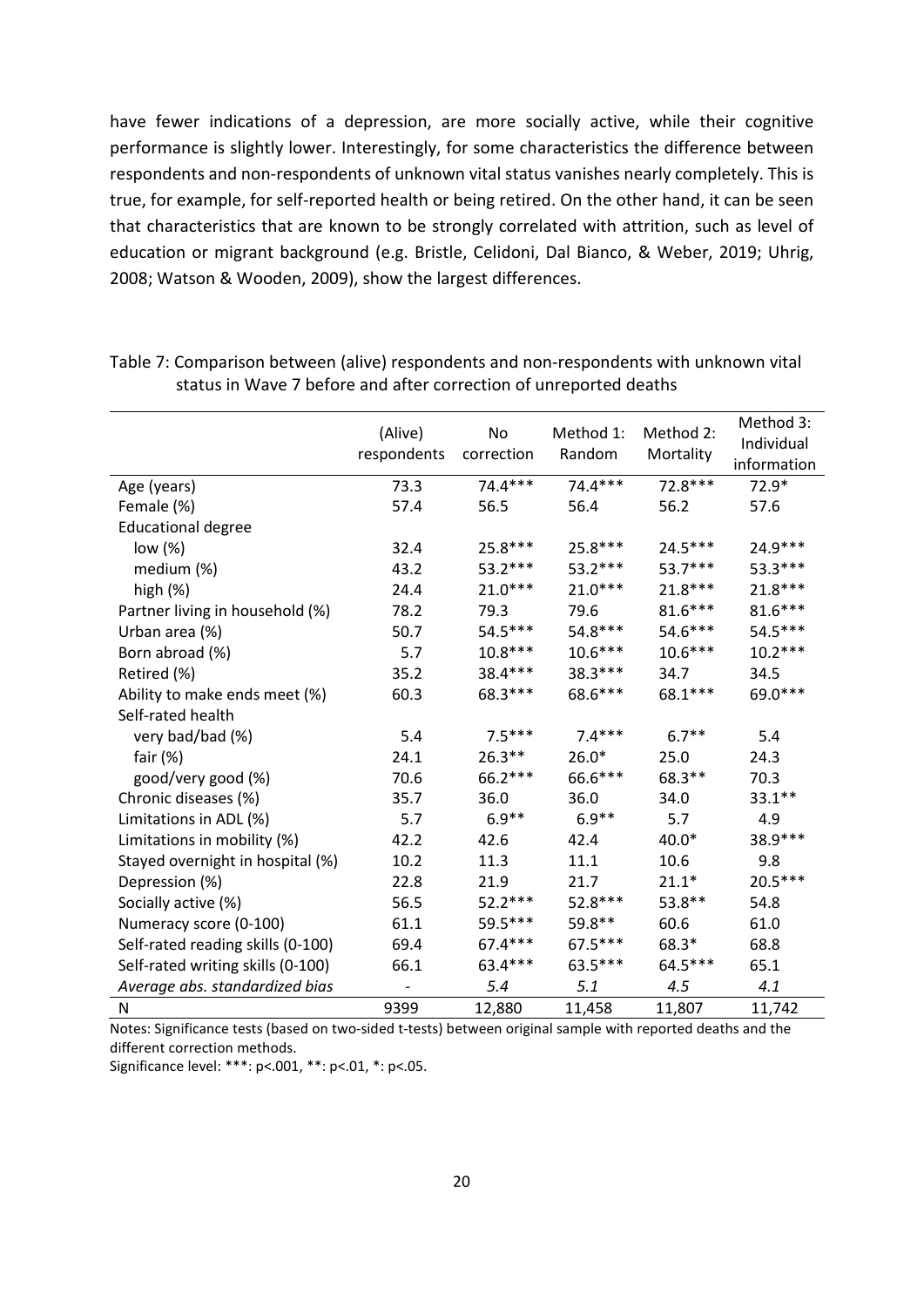## <span id="page-21-0"></span>**5. Conclusion**

Attrition is one of the central challenges for longitudinal studies as substantial drop-out of respondents can lead to biased conclusions. However, the mere number of respondents who drop out over time in a panel study might overestimate the problem at hand. Especially in studies of the elderly, the death of respondents is a natural process that should be taken into account properly. This article examined different correction or imputation methods to adjust for unreported deaths in SHARE. Mortality rates are used to estimate the number of unreported deaths among people with unknown vital status, already accounting for one third of the whole sample in Wave 7. Our results indicate that using additional information on respondents helps to predict which people are more likely to die during the survey. In this respect, it could be shown that the use of age-, sex- and region-specific mortality rates that can be calculated from publicly available population figures or life tables is already sufficient to select plausible cases from the sample of panel members with unknown vital status. Using more individual information on respondents from their first interview only marginally improve these results (if at all), while a random allocation of sample members is not able to predict unreported deaths and thus should not be used. When applying the life-table approach or modeling death on available respondent characteristics, the large fraction of sample members in SHARE with unknown vital status can be adjusted by about 3000 deaths in total. As the number of respondents with unknown vital status increases with every further wave, adjustments of unreported deaths are getting more and more important when doing both mortality analyses with deceased sample members as well as attrition analyses with the remaining sample of participating respondents. In the latter case, our findings reveal that at least some of the occurring differences were caused by unreported deaths and can be reduced after adjusting the sample for these cases. By comparing the corrected sample with formerly unknown vital status to the participating respondents in Wave 7, we saw that differences in general got smaller and in some instances (e.g. self-reported health or cognitive performance) even disappeared when using available respondent characteristics.

Of course, our proceeding has limitations. First, we still do not have consistent external data for all countries that could hold as a gold standard to check if we were able to identify the correct cases that really have died. For this purpose, national mortality or death registers are certainly the best option. However, as most European countries do not have such registers or access to such sources is not always possible, the two correction methods that use additional information from life tables (Method 2) or internal information about respondents' individual characteristics (Method 3) can be seen as a good starting point to adjust unreported deaths in SHARE. Second, the used methods have to assume that the result of having an unknown vital status is not selective or at least that it is independent when using additional information as in Method 2 and Method 3 (missing at random assumption; see [Rubin, 1976,](#page-24-10) [1987\)](#page-24-11). Although applying this assumption is common practice in survey research when dealing with unknown eligibility [\(see Smith, 2009\)](#page-25-5), it should not be taken for granted. However, the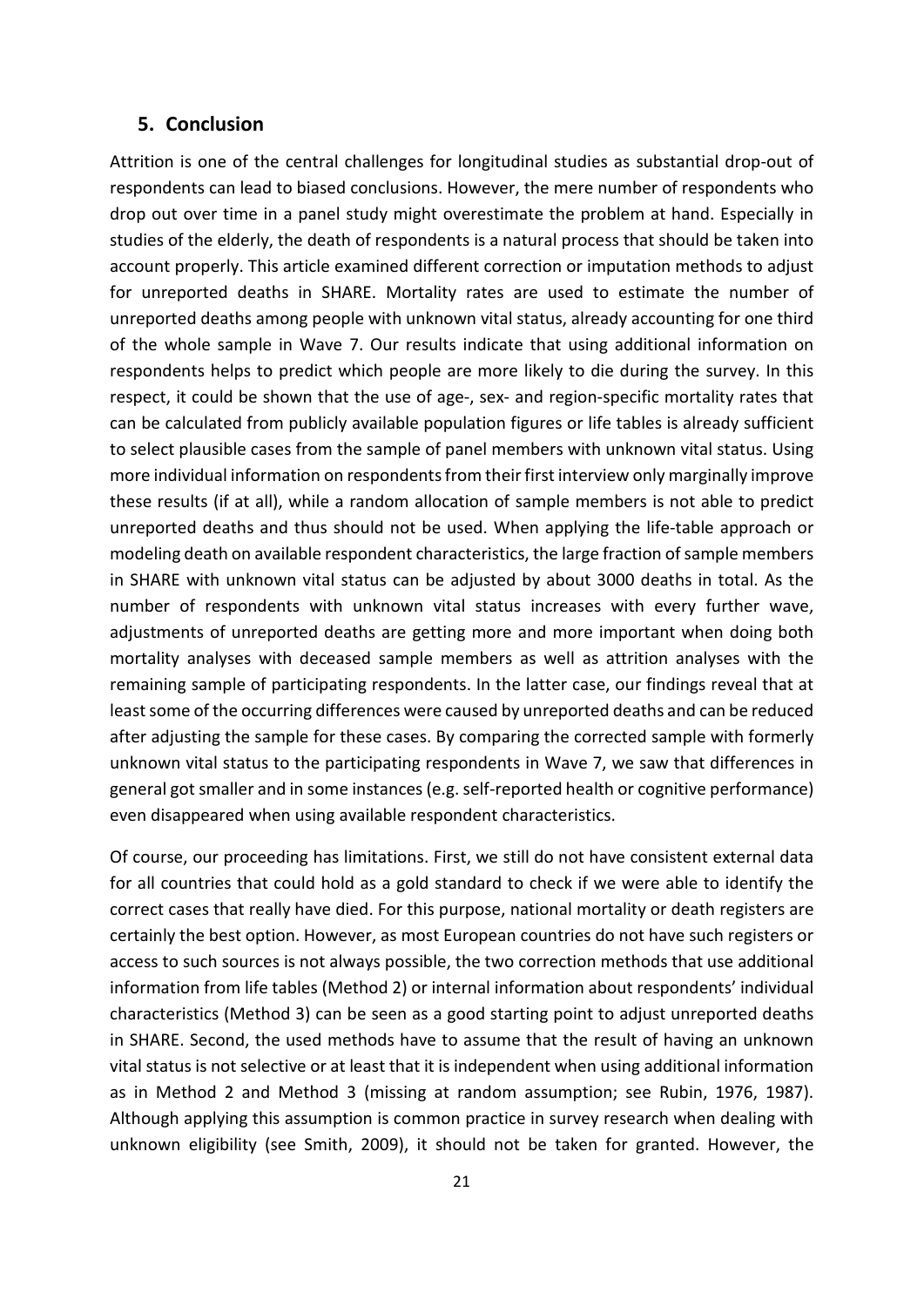presented comparison with the high-quality Danish death register in this paper at least points in the direction that selectivity might be less problematic and that reported deaths in SHARE are not substantially different from mortality data based on official death registers.

Given the small sample size of our validation analysis with the Danish death register as gold standard, additional comparisons with other available mortality registers are highly encouraged and should be one of the next steps. Further, as this paper only investigated the general possibility of adjusting unreported death, we should think about using these findings in a transparent way to construct valid imputations or weighting factors that account for missing deaths. As mortality is mostly used as a left-hand side variable, this is far from trivial and might create a tautology problem when right-hand side indicators are used to construct left-hand side variables of interest. On the other hand, this would be especially valuable for researchers that are interested in mortality analyses using the rich data that are available in SHARE from previous panel waves, but so far have been forced to exclude a large part of respondents with unknown vital status in their analyses.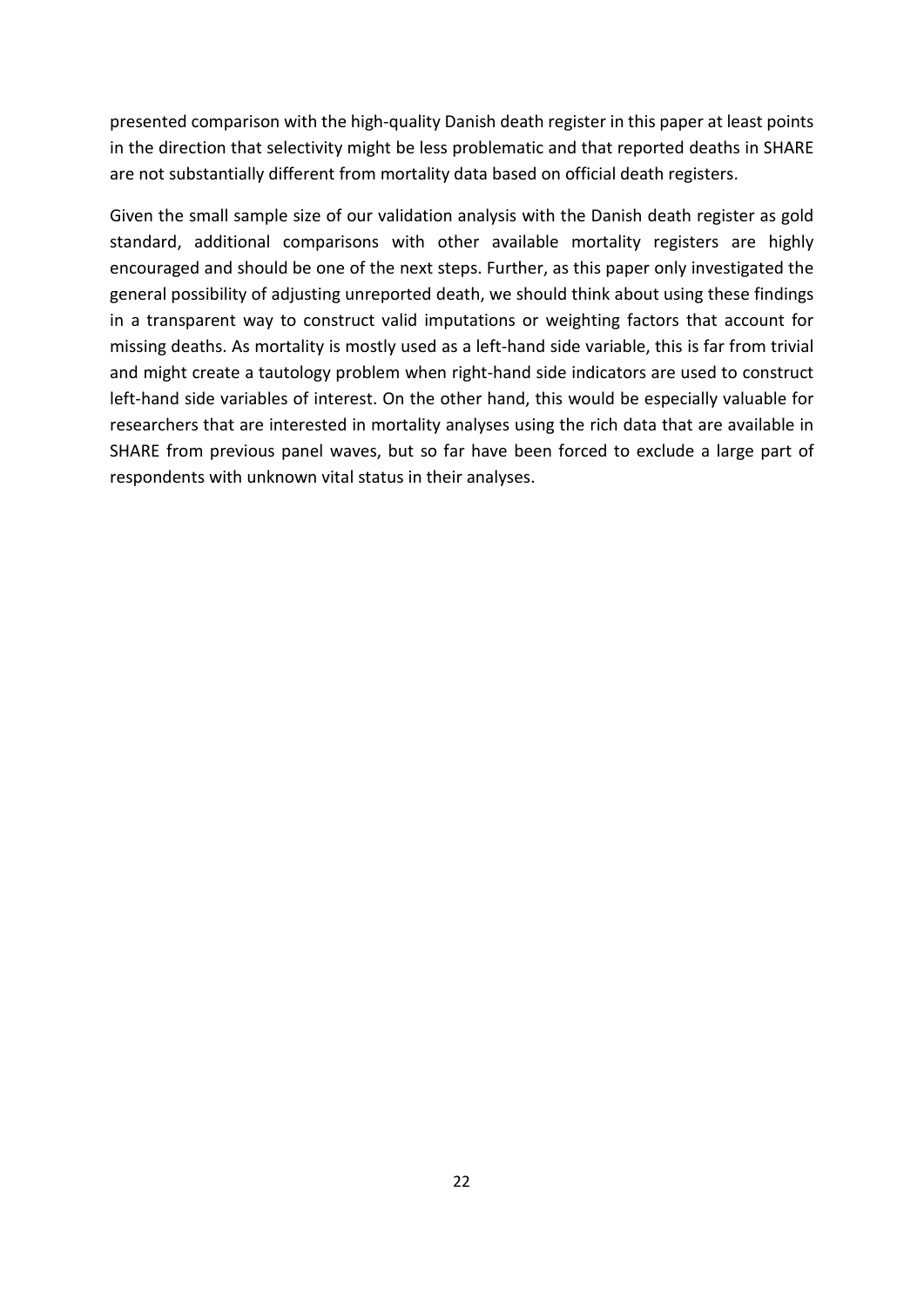# **Appendix**

<span id="page-23-0"></span>A1: List of respondent characteristics in Wave 1 used for analyses

|                                   | Mean  | Min | Max | N      |
|-----------------------------------|-------|-----|-----|--------|
| Age (years)                       | 63.85 | 30  | 103 | 27,967 |
| Female (%)                        | 55.52 | 0   | 100 | 27,967 |
| <b>Educational degree</b>         |       |     |     |        |
| low (%)                           | 33.39 | 0   | 100 | 27,888 |
| medium (%)                        | 46.08 | 0   | 100 | 27,888 |
| high $(\%)$                       | 20.52 | 0   | 100 | 27,888 |
| Partner living in household (%)   | 74.44 | 0   | 100 | 27,967 |
| Urban area (%)                    | 53.03 | 0   | 100 | 27,967 |
| Born abroad (%)                   | 8.15  | 0   | 100 | 27,914 |
| Retired (%)                       | 43.15 | 0   | 100 | 27,967 |
| Ability to make ends meet (%)     | 63.56 | 0   | 100 | 27,561 |
| Self-rated health                 |       |     |     |        |
| very bad/bad (%)                  | 9.48  | 0   | 100 | 27,838 |
| fair $(%)$                        | 27.92 | 0   | 100 | 27,838 |
| good/very good (%)                | 62.60 | 0   | 100 | 27,838 |
| Chronic diseases (%)              | 40.63 | 0   | 100 | 27,823 |
| Limitations in ADL (%)            | 9.78  | 0   | 100 | 27,825 |
| Limitations in mobility (%)       | 47.84 | 0   | 100 | 27,822 |
| Stayed overnight in hospital (%)  | 12.79 | 0   | 100 | 27,783 |
| Depression (%)                    | 24.77 | 0   | 100 | 27,239 |
| Socially active (%)               | 50.29 | 0   | 100 | 27,967 |
| Numeracy score (0-100)            | 57.32 | 0   | 100 | 27,723 |
| Self-rated reading skills (0-100) | 65.70 | 0   | 100 | 27,840 |
| Self-rated writing skills (0-100) | 61.71 | 0   | 100 | 27,840 |

Data: SHARE Release 7.0.0; unweighted.

## **Literature**

- <span id="page-23-1"></span>Bergmann, M., Kneip, T., De Luca, G., & Scherpenzeel, A. (2019). *Survey participation in the Survey of Health, Ageing and Retirement in Europe (SHARE), Wave 1-7*. SHARE Working Paper Series 41- 2019, Munich Center for the Economics of Aging (MEA): Munich.
- <span id="page-23-3"></span>Binder, D. A. (1998). Longitudinal surveys: Why are these surveys different from all other surveys? *Survey Methodology, 24*(2), 101-108.
- Börsch-Supan, A. (2019a). *Survey of Health, Ageing and Retirement in Europe (SHARE) All Waves Coverscreen. Release version: 7.0.0. SHARE-ERIC. Data set. DOI: 10.6103/SHARE.wXcvr.700*.
- <span id="page-23-5"></span><span id="page-23-4"></span><span id="page-23-2"></span>Börsch-Supan, A. (2019b). *Survey of Health, Ageing and Retirement in Europe (SHARE) Wave 1. Release version: 7.0.0. SHARE-ERIC. Data set. DOI: 10.6103/SHARE.w1.700*.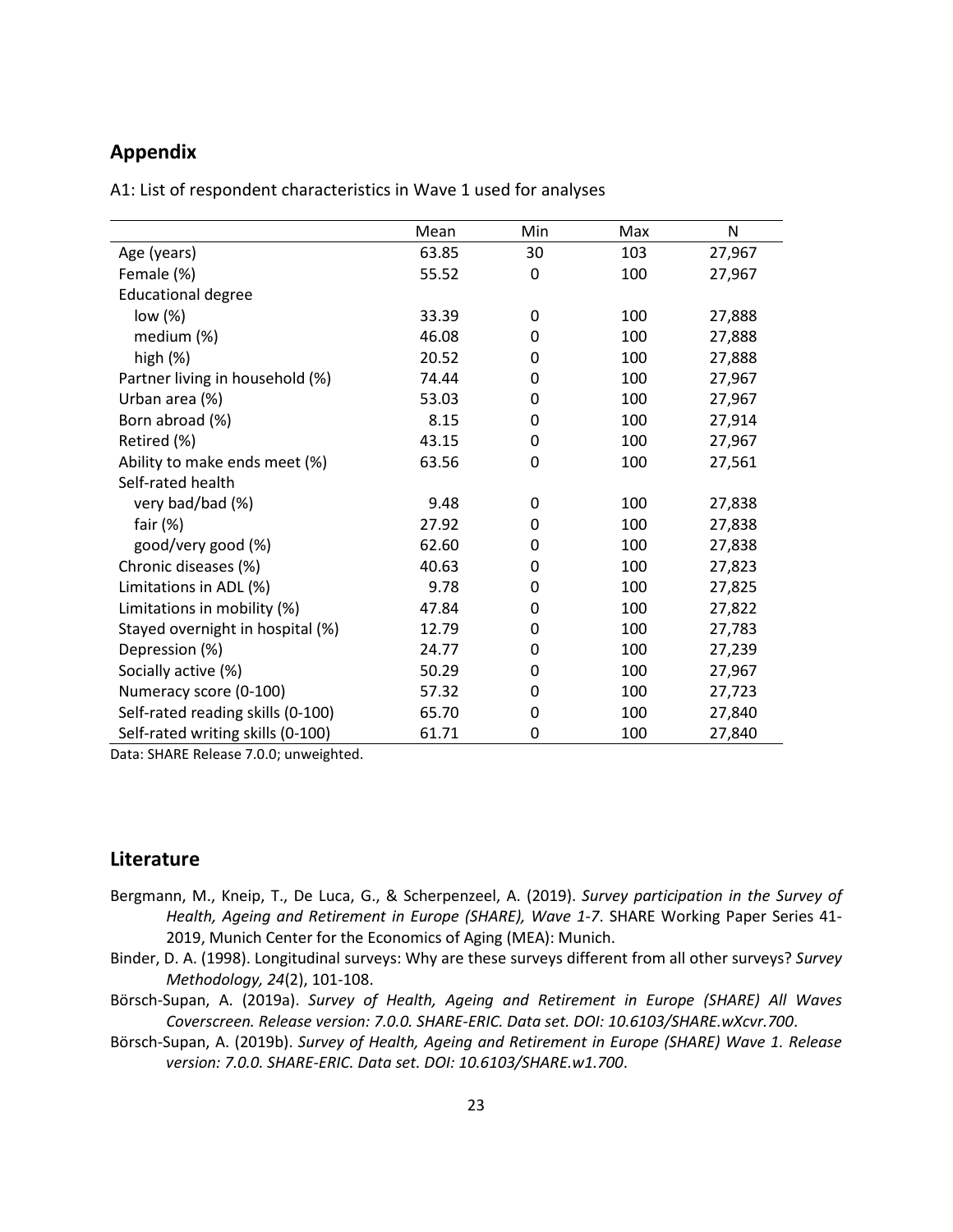Börsch-Supan, A. (2019c). *Survey of Health, Ageing and Retirement in Europe (SHARE) Wave 2. Release version: 7.0.0. SHARE-ERIC. Data set. DOI: 10.6103/SHARE.w2.700*.

- Börsch-Supan, A. (2019d). *Survey of Health, Ageing and Retirement in Europe (SHARE) Wave 3 - SHARELIFE. Release version: 7.0.0. SHARE-ERIC. Data set. DOI: 10.6103/SHARE.w3.700*.
- <span id="page-24-4"></span>Börsch-Supan, A. (2019e). *Survey of Health, Ageing and Retirement in Europe (SHARE) Wave 4. Release version: 7.0.0. SHARE-ERIC. Data set. DOI: 10.6103/SHARE.w4.700*.
- <span id="page-24-5"></span>Börsch-Supan, A. (2019f). *Survey of Health, Ageing and Retirement in Europe (SHARE) Wave 5. Release version: 7.0.0. SHARE-ERIC. Data set. DOI: 10.6103/SHARE.w5.700*.
- <span id="page-24-6"></span>Börsch-Supan, A. (2019g). *Survey of Health, Ageing and Retirement in Europe (SHARE) Wave 6. Release version: 7.0.0. SHARE-ERIC. Data set. DOI: 10.6103/SHARE.w6.700*.
- <span id="page-24-7"></span>Börsch-Supan, A. (2019h). *Survey of Health, Ageing and Retirement in Europe (SHARE) Wave 7. Release version: 7.0.0. SHARE-ERIC. Data set. DOI: 10.6103/SHARE.w7.700*.
- <span id="page-24-8"></span>Börsch-Supan, A., Brandt, M., Hunkler, C., Kneip, T., Korbmacher, J., Malter, F., Schaan, B., Stuck, S., & Zuber, S. (2013). Data resource profile: The Survey of Health, Ageing and Retirement in Europe (SHARE). *International Journal of Epidemiology, 42*(4), 992-1001.
- <span id="page-24-9"></span><span id="page-24-0"></span>Bristle, J., Celidoni, M., Dal Bianco, C., & Weber, G. (2019). The contributions of paradata and features of respondents, interviewers and survey agencies to panel co-operation in the Survey of Health, Ageing and Retirement in Europe. *Journal of the Royal Statistical Society: Series A (Statistics in Society), 182*(1), 3-35.
- <span id="page-24-19"></span>Davidson, M. (2002). The interpretation of diagnostic tests: A primer for physiotherapists. *Australian Journal of Physiotherapy, 48*(3), 227-232.
- <span id="page-24-17"></span>Hayat, S. A., Luben, R., Dalzell, N., Moore, S., Hogervorst, E., Matthews, F. E., Wareham, N., Brayne, C., & Khaw, K. T. (2018). Understanding the relationship between cognition and death: A within cohort examination of cognitive measures and mortality. *European Journal of Epidemiology, 33*(11), 1049- 1062.
- <span id="page-24-12"></span>Huisman, M., Kunst, A. E., Andersen, O., Bopp, M., Borgan, J. K., Borrell, C., Costa, G., Deboosere, P., Desplanques, G., Donkin, A., Gadeyne, S., Minder, C., Regidor, E., Spadea, T., Valkonen, T., & Mackenbach, J. P. (2004). Socioeconomic inequalities in mortality among elderly people in 11 European populations. *Journal of Epidemiology & Community Health, 58*(6), 468-475.
- <span id="page-24-13"></span>James, G., Witten, D., Hastie, T., & Tibshirani, R. (2013). *An introduction to statistical learning*. New York: Springer.
- Kröger, H., Kroh, M., Kroll, L. E., & Lampert, T. (2017). Einkommensunterschiede in der Mortalität in Deutschland - ein empirischer Erklärungsversuch. *Zeitschrift für Soziologie, 46*(2), 124-146.
- <span id="page-24-18"></span>Lynn, P. (2018). Tackling panel attrition. In D. L. Vannette & J. A. Krosnick (Eds.), *The Palgrave Handbook of Survey Research* (pp. 143-153). Cham: Springer.
- <span id="page-24-14"></span>Lynn, P., & Borkowska, M. (2018). *Some indicators of sample representativeness and attrition bias for BHPS and Understanding Society*. Understanding Society Working Paper Series, Institute for Social and Economic Research: University of Essex.
- <span id="page-24-3"></span><span id="page-24-1"></span>Olshansky, S. J., & Ault, A. B. (1986). The fourth stage of the epidemiologic transition: The age of delayed degenerative diseases. *Milbank Quarterly, 64*(3), 355-391.
- Rubin, D. B. (1976). Inference and missing data. *Biometrika, 63*(3), 581-592.
- Rubin, D. B. (1987). *Multiple imputation for nonresponse in surveys*. New York: Wiley.
- <span id="page-24-15"></span>Sadig, H. (2014). *Unknown eligibility whilst weighting for non-response: The puzzle of who has died and who is still alive?* ISER Working Paper Series, Institute for Social and Economic Research: University of Essex.
- <span id="page-24-16"></span><span id="page-24-11"></span><span id="page-24-10"></span><span id="page-24-2"></span>Schafer, J. L. (1997). *Analysis of incomplete multivariate data*. London: Chapman & Hall.